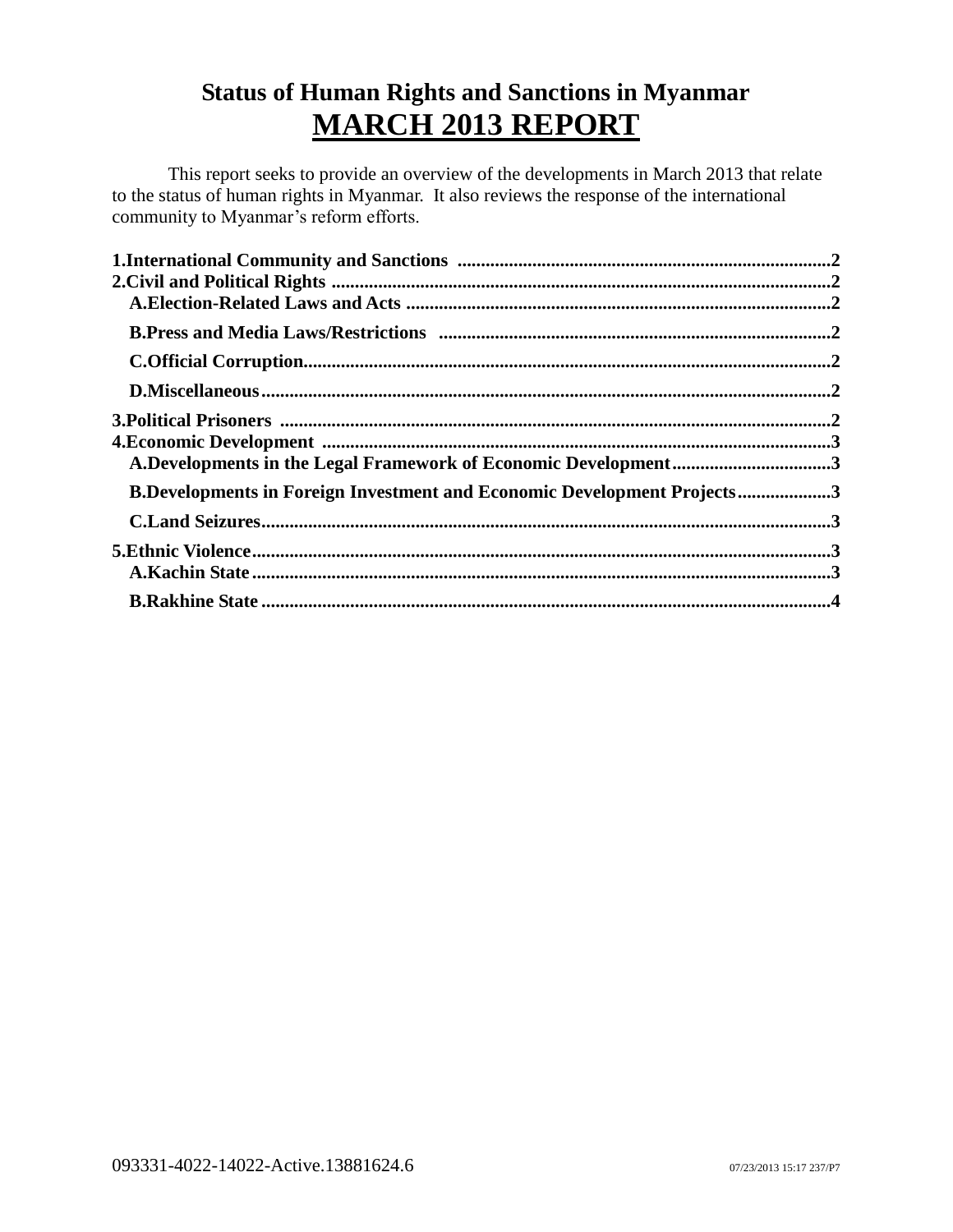# **1. International Community and Sanctions**

<span id="page-1-0"></span>In March, Myanmar's President Thein Sein visited Brussels during a 10-day trip to Europe and met with European Commission President José Manual Barroso, European Council President Herman Van Rompuy and EU foreign policy chief Catherine Ashton.<sup>i</sup> The EU doubled its pledged development aid to over €200 million in 2012-2013, offered to instate a preferential tariffs deal, and is exploring the feasibility of a bilateral investment treaty with Myanmar.<sup>ii</sup> European leaders also moved to fully lift EU sanctions against the country, which, save for an arms embargo, have been suspended since April.<sup>iii</sup> The European Union will review the sanctions on April 22, 2013.<sup>iv</sup> European advocacy and human rights groups have urged the European Union to delay lifting sanctions to avoid encouraging further human rights abuses by Myanmar's government.<sup>v</sup>

Australia lifted some sanctions against Myanmar in March, allowing the two nations to cooperate in the development of a modern Burmese defense force and humanitarian and disaster relief.<sup>vi</sup> Prime Minister Julia Gillard stated that the development of the defense relationship will proceed "carefully, on a step-by-step basis."<sup>vii</sup> Australia's arms embargo will remain in place.<sup>viii</sup> Australia will also double its aid budget for Myanmar to over \$100 million a year by 2015 to develop the nation's mining industry, support democratic institutions and promote human rights.  $\hat{x}$  The moves are seen at least in part as an opportunity for Australia's mining and energy businesses to expand into the country.<sup>x</sup> Australia will also post a trade commissioner in Yangon to strengthen business ties. $\frac{x}{1}$ 

Additionally, organizers of the World Economic Forum on East Asia ("WEF") announced this month that this year's event will take place in June in the capital of Myanmar, Naypyidaw. The event will focus on Myanmar's "transformation to an inclusive society and its integration into the region."<sup>xii</sup> Shushant Palakurthi Rao, the head of Asia for the WEF, stated that the event will "touch on" the ongoing ethnic conflicts in the country<sup>xiii</sup> and that its objective "is to support" what we will call the creation of a moral economy," one that is "about responsible investing to benefit all stakeholders in Myanmar."xiv

# **2. Civil and Political Rights**

# <span id="page-1-1"></span>A. **Election-Related Laws and Acts**

<span id="page-1-2"></span>Myanmar's Parliament agreed this month to set up a commission to review the promilitary 2008 constitution, "a process that could eventually change the political landscape and allow opposition leader Aung San Suu Kyi to contest the presidency."<sup>xv</sup> The NLD has argued that the constitution is undemocratic because of provisions that allow the military to control a substantial percentage of the parliamentary seats, in turn disqualifying Suu Kyi from holding the presidency.<sup>xvi</sup> The lawmakers that proposed the commission, however, say they are reviewing the constitution primarily in the hopes of changing provisions concerning state governments to allow ethnic minorities increased self-rule.<sup>xvii</sup> President Thein Sein's rival for leadership of the Union Solidarity and Development Party ("USDP"), Shwe Mann, is a supporter of amending the constitution.<sup>xviii</sup>

This month, Aung San Suu Kyi was re-elected as the leader of Myanmar's opposition National League for Democracy ("NLD") at the end of its first ever party congress. This was particularly important for identifying positions in preparation for the 2015 national elections which could, assuming changes to the Constitution, sweep the NLD into power.<sup>xix</sup> Suu Kyi was unanimously elected by the NLD's central committee.<sup>xx</sup> Founded in 1988, the NLD has been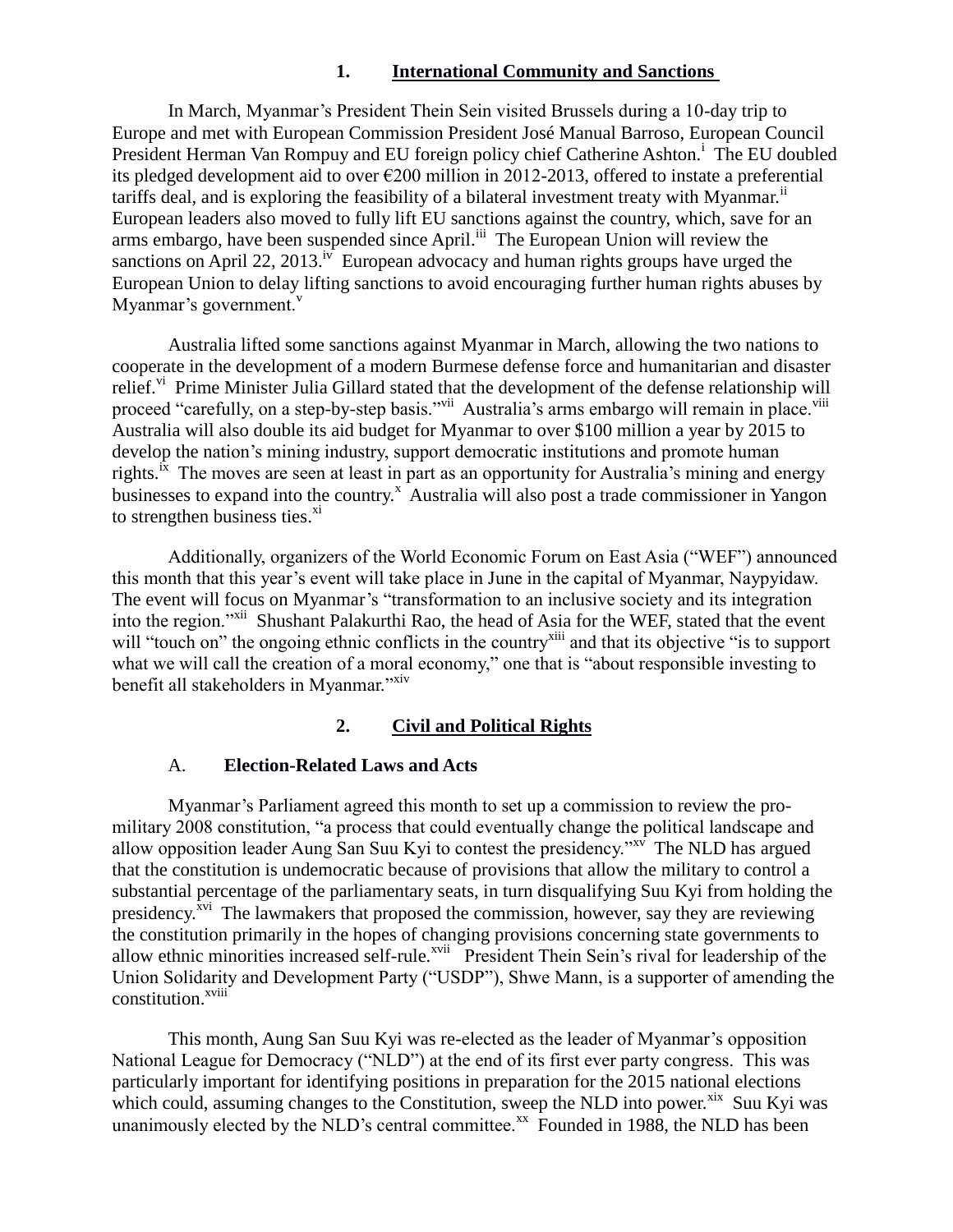defined by its opposition to military rule and Suu Kyi and other party members spent years in detention after winning a 1990 election.<sup>xxi</sup>

# B. **Press and Media Laws/Restrictions**

<span id="page-2-0"></span>Beginning April 1, private newspapers in Myanmar will be able to publish dailies for the first time since 1964. Previously, state-owned newspapers were the only dailies allowed to print. These decades-long restrictions on private papers were put in place by the military junta to rule out any public dissent. This news was first announced in September, and privately owned newspapers have been awaiting the lifting of this restriction. Under the military regime, "[j]ournalists in Burma were some of the most restricted in the world, subjected to routine state surveillance, phone taps, imprisonment and censorship so intense that independent papers could not publish on a daily basis."<sup>xxii</sup> Indeed, "[e]ven photos of Aung San Suu Kyi were barred."<sup>xxiii</sup>

Additionally, at the end of March, the Associated Press became the first international news agency to open a permanent bureau in Myanmar since the country emerged from military rule. The office will be home to a staff of six full-time journalists, including award winning  $correspondent$  Aye Aye Wi. $^{xxiv}$ 

These positive developments for journalism in Myanmar, however, come on the heels of a newly proposed media law announced earlier this month. The bill would bar publishers from printing articles that oppose and violate the military-drafted 2008 constitution and articles that could undermine "law and order and incite unrest."<sup>xxv</sup> When this bill was announced, "journalists just getting used to their new era of freedom howled . . . . [t]hen, in the latest of many moves that never would have happened under the country's old military rulers, the government backed off."xxvi As a result of the backlash, changes in the media law won't be considered until June, and even then only after government officials consult with members of the media. The current version of the proposed law would replace even tougher (though not enforced) media rules established in 1962 by the government of the late dictator Ne Win, which allow the government to revoke media licenses at any time and carries the possibility of a sevenyear sentence for failing to register with the government.<sup>xxvii</sup>

# C. **Official Corruption**

<span id="page-2-1"></span>In mid-March, Parliament's Upper House Public Account Committee called on Parliament to investigate members of the former military regime suspected of tax evasion and illegal payments during the privatization of state assets in recent years. According to the Committee, state assets were auctioned for far below their value.<sup>xxviii</sup> Specific examples include central Yangon's Kandawgyi Hotel—an international hotel sitting on 5.507 acres of land—which was privatized for only \$3.3 million.<sup>xxix</sup> The committee also expressed concerns regarding missing tax payments from formerly state-owned assets.<sup>xxx</sup>

Official corruption continues to be a factor in Myanmar's efforts to expand its telecommunications infrastructure. Even recently, for example, Telecommunications Minister Thein Tun was fired and put under investigation for corruption. In addition, another 50 staff in his department are also under investigation.<sup>xxxi</sup> If this type of official corruption continues within the telecommunications department, it will be more difficult for foreign companies to work with Myanmar's government to help to expand the country's telecommunications infrastructure and network.

# <span id="page-2-2"></span>D. **Miscellaneous**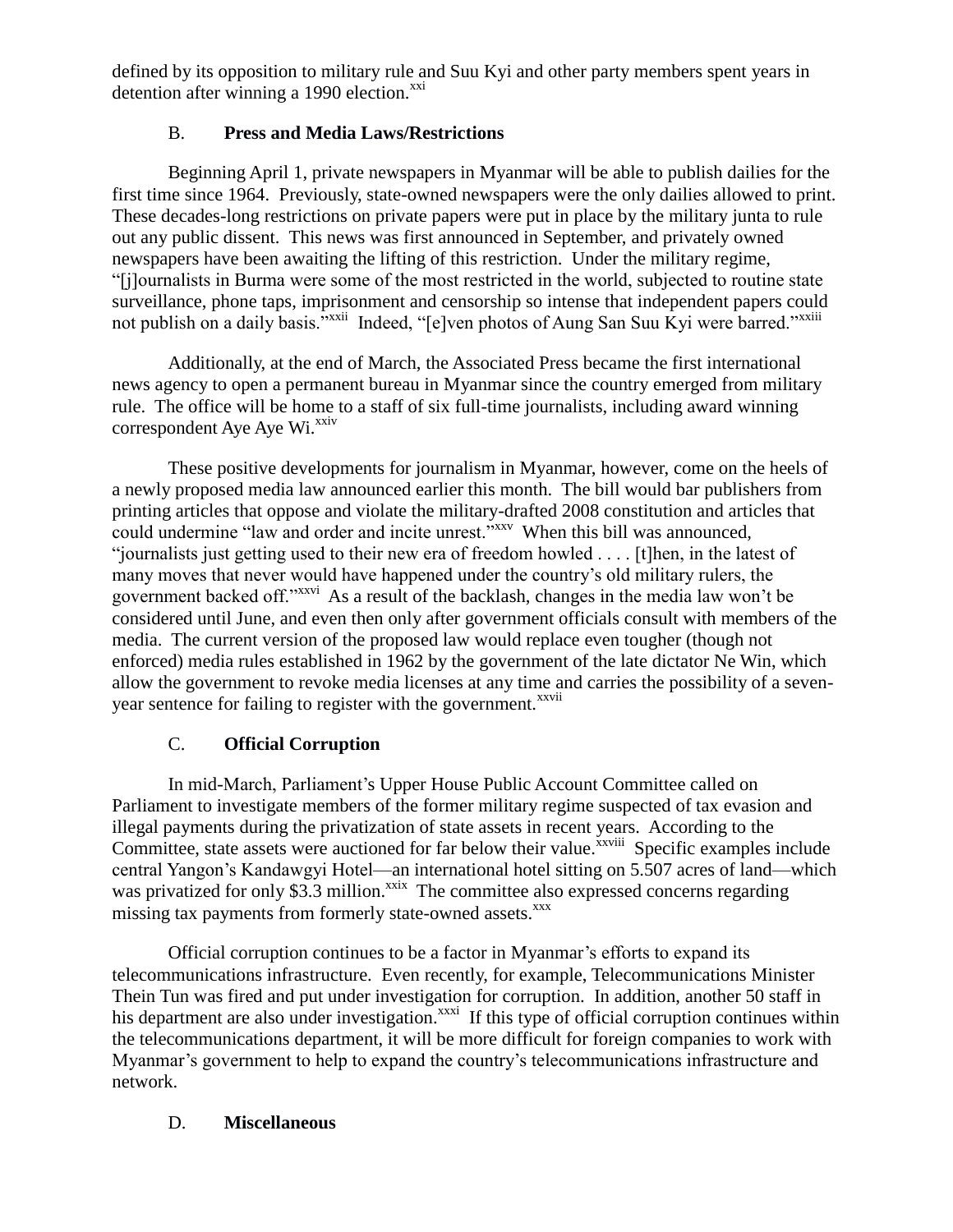On March 30, Myanmar began planning this month to launch a pilot of its first national census in 30 years.<sup>xxxii</sup> At the time of the last official census, on March 31 1983, Myanmar's population was 35.4 million.<sup>xxxiii</sup> Today, it is estimated that the population has grown to well over 60 million, including 135 recognized ethnic groups.<sup>xxxiv</sup> In the midst of planning for this census, however, there remain a number of logistical and security challenges. For one, it will be difficult to access the conflict-affected areas of the country, in particular those areas where conflict has been ongoing for decades. Additionally, census organizers will also have to work hard at overcoming some residents' longstanding distrust of the state. There are also concerns about politically-motivated meddling form President Thein Sein's political party, the USDP xxxv

# **3. Political Prisoners**

<span id="page-3-0"></span>In February, the government announced the formation of the Political Prisoners Scrutiny Committee ("Scrutiny Committee"). **xxxvi** Its goal is to identify any remaining political prisoners and is chaired by President's Office Minister Soe Thein.<sup>xxxvii</sup> Other participants include representatives of ministries, civic organizations and political parties.**xxxviii**

Some activists, like Bo Kyi of the Assistance Association for Political Prisoners ("AAPP"), remain skeptical about the Committee's prospects, stating that the government only set up this committee because of pressure from the international community.<sup>xxxix</sup> It is also the case that conflicts in ethnic areas and sometimes heavy-handed responses to democratic protests suggest to some that arbitrary arrests and convictions are continuing and will continue.<sup>xl</sup>

Since the formation of the Scrutiny Committee was announced, a civic organization known as Former Political Prisoners ("FPP") has been urging families of people in prison to provide information to assist in drawing up a comprehensive list of remaining political prisoners.<sup>xli</sup> The Committee met for the first time in the Peace Centre in Yangon on February  $23.^<sub>x</sub>$ lii According to U Thet Oo of FPP, the group plans to submit the list to President Thein Sein.<sup>xliii</sup> The civic organizations were set to meet with the Scrutiny Committee again on March  $16.^{\text{Niv}}$  It is not clear when the president might act on the information provided.<sup>xlv</sup>

The figures on remaining political prisoners vary by source. Mr. Oo further stated that according to the figures collected by FPP and partner organizations, there are 288 political prisoners around the country.<sup>xlvi</sup> The U.N. estimates at least 250 remain, while the AAPP states that there are still 400 political prisoners locked up around Myanmar.<sup>xlvii</sup> As it is hard to gather information from remote areas, FPP and other civic organizations have been appealing for people to come forward with information.<sup>xlviii</sup>

Activists for political prisoners and lawyers were also set to hold a workshop on March 14 to draft a precise definition of the term "political prisoner."<sup>xlix</sup> Activists hope that an exact definition could help prevent the arrest of people for engaging in political activities.<sup>1</sup> The group will be presenting its definition to the next session of Parliament.<sup>li</sup>

Even after their releases, former political prisoners continue to face hardships. One example of discrimination is in receiving passports, for which ex-political prisoners must go through a more stringent application process, including the requirement to submit additional documents and potentially being subjected to longer waiting periods.<sup>lii</sup> Kyaw Moe, a senior official from the Myanmar Passport Issuing Office, stated that "we need to know what they were put in prison for, and we need to get permission from the government before we issue passports to former prisoners" but noted that "[i]f their cases are clear and not complicated, it will not take a long time."<sup>liii</sup>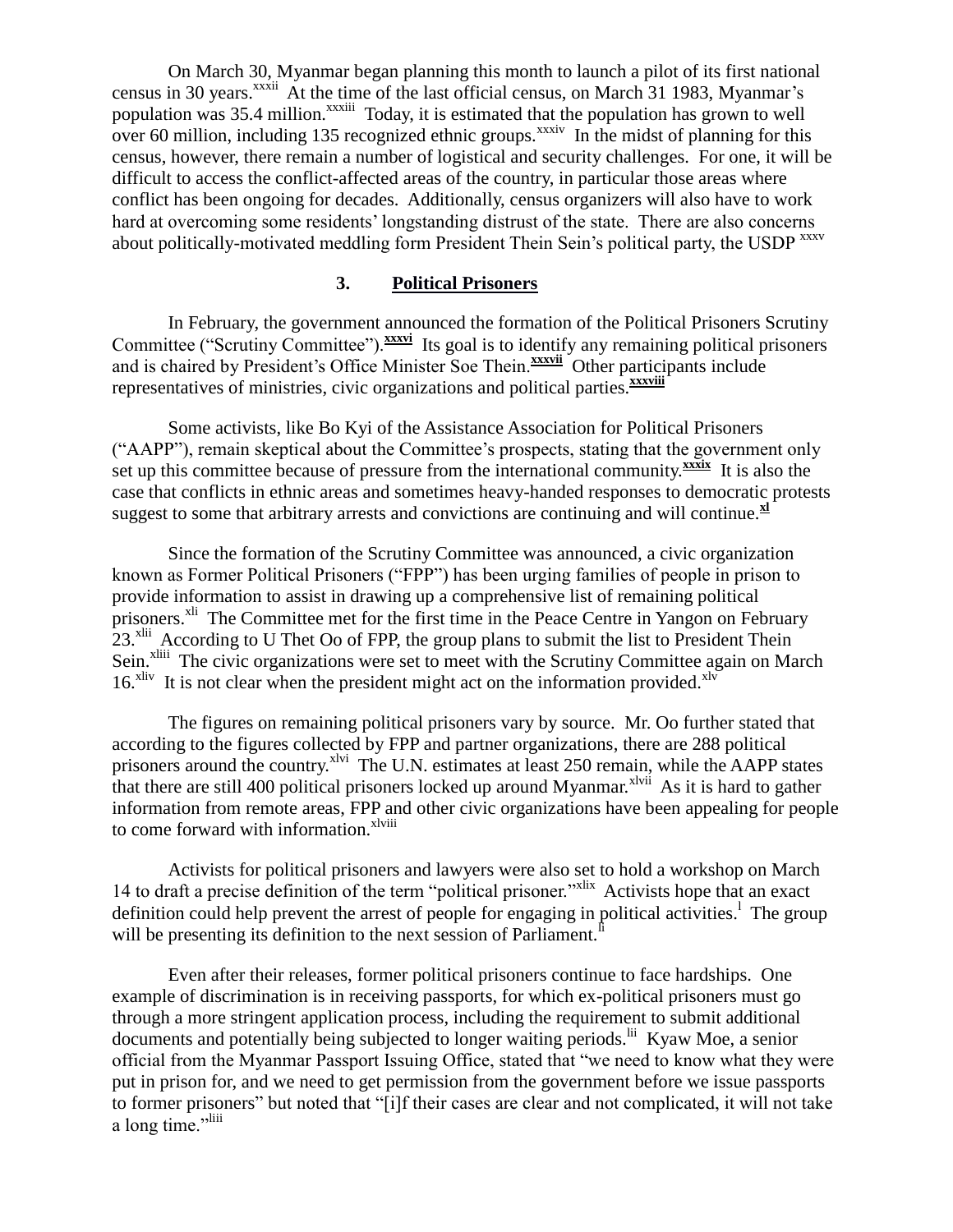Perhaps the most difficult problem faced by former political prisoners is finding a sustainable livelihood. On top of having missed out on opportunities for education and training, ex-political prisoners are shunned by society and companies for fear of repercussions. Iv Organizations like the AAPP, based in Thailand and run by former political prisoners that led the campaign to get prisoners released, are now also working to address the lives of former political prisoners after their release. For example, with the help of the AAPP, a group of friends, all former political prisoners, came up with the idea to run a taxi company and raised a small amount of deposit money for the first three cars.<sup>lv</sup> The group has now expanded to five and they are setting aside money to bring in a dozen more former inmates by the end of the year.<sup> $\frac{1}{1}$ </sup> The AAPP has also established a team of counselors in Yangon and Mandalay to help former political prisoners, with support from experts at Johns Hopkins University in the United States.<sup>Ivii</sup>

Another key area of concern for former political prisoners is conditional release. Myanmar's criminal procedure laws allow the attachment of conditions upon release, such as the imposition of a remaining sentence if a condition of release is violated.<sup>Iviif</sup> Some former political prisoners have faced repeated detention since their initial release. <sup>lix</sup> Recognizing these concerns, the United Nations Special Rapporteur on the Situation of Human Rights in Myanmar reiterated in a recent report (the "U.N. Report") that the release of prisoners of conscience must be without any conditions, and recommended that the Committee look into these issues and propose necessary legislative reforms.<sup>1x</sup>

# **4. Economic Development**

# <span id="page-4-0"></span>A. **Developments in the Legal Framework of Economic Development**

<span id="page-4-1"></span>Following the foreign investment law ("FIL") passed in 2012, laws are currently being drafted to reform the country's financial sector. Current drafts would allow foreign banks to own up to 80% of joint ventures with domestic banks and, after two years, 100% direct ownership of local financial institutions.<sup>1xi</sup> Such laws mirror to some degree the recent relaxing of U.S. sanctions against four major Burmese banks announced in February and discussed in the February 2013 report.

A long-anticipated development was the abolishment of Foreign Exchange Certificates ("FECs"), a U.S. dollar proxy currency.<sup>1xii</sup> In the past, the government had required tourists to buy several hundred dollars worth of FECs upon arrival in the country and had required purchases of certain imported products to be made in FECs.<sup>lxiii</sup> As these uses of FECs have not been mandated by the government in several years, and FECs may be legitimately exchanged for dollars, the termination of the currency is mostly a symbol—though one not unwelcome to economists<sup>lxiv</sup>—of the country's economic reform.

# **B. Developments in Foreign Investment and Economic Development Projects**

<span id="page-4-2"></span>Foreign investment continues to flow into Myanmar following the establishment of the FIL. The breadth of new foreign direct investments, exports and imports reported in March is indicative of the country's rapid growth. These deals span industrial, agriculture, consumer products and service sectors.

An Indonesian company Bukit Asam, Malaysia's Mudajaya and Thailand's ITD each recently announced plans to build coal-generated power plants in Myanmar, where most of the population lacks access to stable electricity. Reportedly 15 Indonesian state-owned firms have been exploring industrial investments ranging from tin to cement to fertilizer.<sup>lxvi</sup> Japan's agriculture ministry struck a deal to purchase rice from Myanmar for the first time since 1968.<sup>lxvii</sup>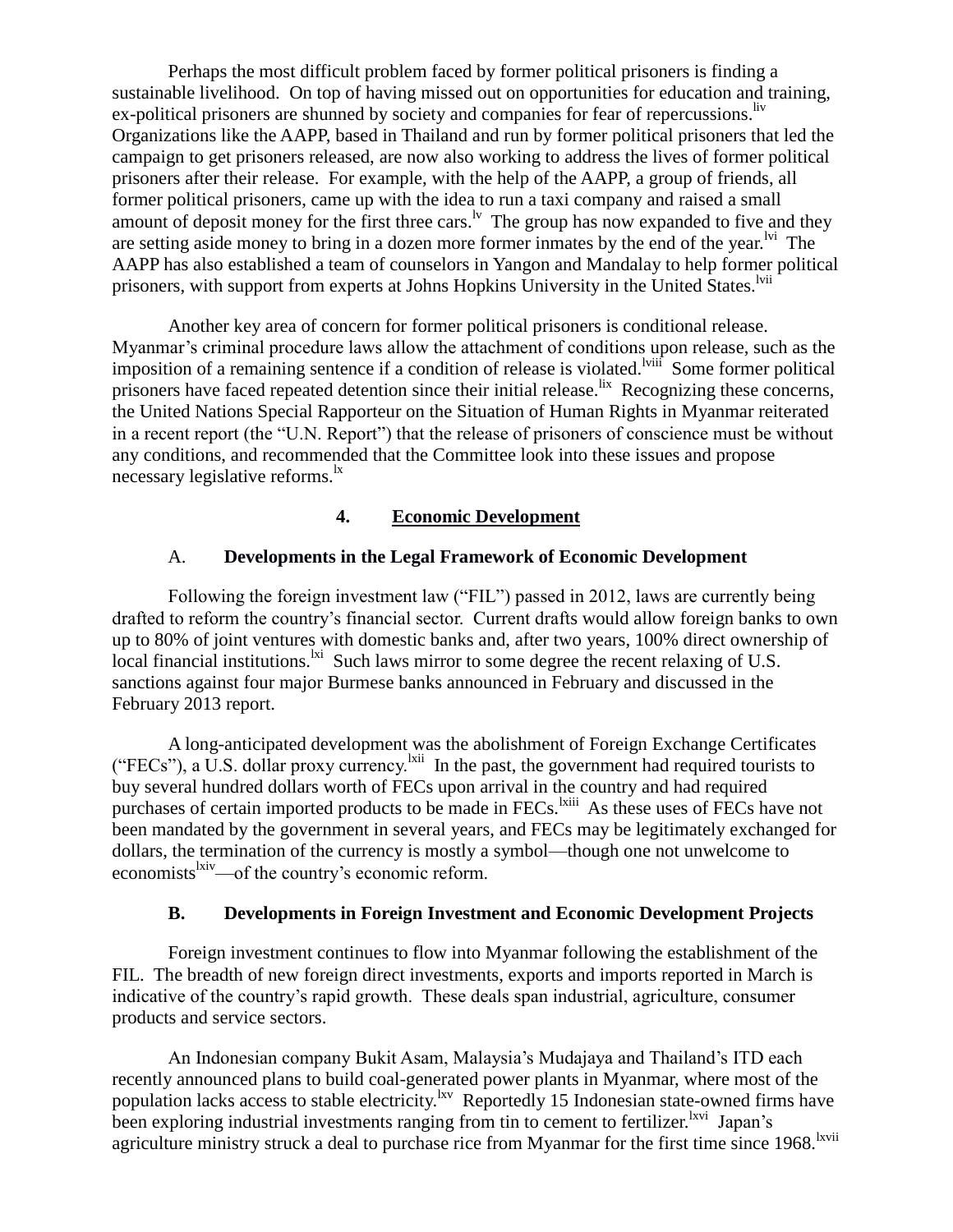Myanmar's rice exports have surpassed historical peaks and are expected to continue growing.<sup>Ixviii</sup> Ford Motor Company signed a deal to sell cars and trucks in Myanmar and will open its first showroom in Yangon as early as May 2013. <sup>kix</sup> Chinese taxicab manufacturer Chery Automobile is in talks to fully produce its QQ taxis in Myanmar, where state-owned No 1 Heavy Industry Enterprise currently assembles approximately 1,300 QQ vehicles per year using imported parts.<sup>1xx</sup> THAI Smile, the budget line of Thai Airways International, introduced five weekly flights between Bangkok and Yangon beginning March 31. Kxi A South Korean corporate law firm established an office in Myanmar and other Korean firms are eyeing similar moves.<sup>1xxii</sup> Advertising agencies in Bangkok are assessing the feasibility of doing business in Myanmar through acquisitions or joint ventures.<sup>lxxiii</sup>

More major investment deals will surely follow. If currently discussed reforms to financial regulations are adopted, foreign investment in Burmese financial institutions through joint ventures could occur as soon as April 2013.<sup>Ixxiv</sup> The government has also clarified the requirements for foreign telecommunications companies that are bidding for telecom licenses, an action that is expected to spur a rush of bidding.  ${}^{lxx\bar{v}}$  Chinese and Indian investors are seeking to develop the country's energy infrastructure and ports, with the expectation that investment could bolster influence over Myanmar's maritime trade.<sup>lxxvi</sup> Indian officials are looking to Myanmar's natural gas reserves. <sup>Ixxvii</sup> Finally, Japanese businesses are poised to enter into substantial infrastructure and manufacturing projects, with the Japanese government helping to finance them with 40-year 0.01% interest rate development loans.<sup>lxxviii</sup>

Significant business and legal risks still impede economic development, as has been documented in previous reports. Infrastructure remains poor and manufacturers rely on generators because of an unstable supply of electricity. <sup>Ixxix</sup> Agricultural and food exports pose substantial health risks due to a lack of food safety regulations.<sup>1xxx</sup> There are reports that the National Privatization Commission, which oversees the divestiture of government holdings of business assets, has instead sold assets to military-owned companies.<sup>Ixxxi</sup> According to a recent analysis of Myanmar's tourism industry, the supply of tourist accommodations has not kept up with demand, causing prices to skyrocket for sometimes poor quality hotels and leading to an increase in complaints.<sup>Ixxxii</sup> And with the influx of foreign money, it is little surprise that commercial rents in the country have accordingly increased.<sup>lxxxiii</sup>

# C. **Land Seizures**

<span id="page-5-0"></span>On March 12th the Latpadaung Investigation Commission, a parliamentary commission chaired by opposition leader Aung San Suu Kyi, released its investigatory report on the Monywa copper mine situation. In November 2012, activists protesting land seizures, environmental issues and health concerns relating to the mine were attacked by police, attracting international attention and temporarily halting construction of the mine.<sup>lxxxiv</sup> The mine project is a joint venture between Wanbao Mining Ltd., a Chinese mining company owned by China North Industries Corp. (aka Norinco), an arms manufacturer, and the Burmese military-owned Union of Myanmar Economic Holdings ("UMEH").<sup>lxxxv</sup>

The commission's report called for more transparency regarding the contract between Wanbao and UMEH and noted that the project does not provide locals with jobs, has not properly compensated locals, and violates environmental standards.<sup>lxxxvi</sup> The report recommended an increase in compensation and environmental monitoring. <sup>Ixxxvii</sup> Nevertheless, the report found that the government should honor the Wanbao contract and continue the project. IXXXVIII Suu Kyi, defending the report, expressed sensitivities toward future foreign investment.<sup>1xxxix</sup> The report stated that the copper mine will help the economy and help spur foreign investment, and that permanent closure of the mine would discourage investment from China.<sup>xc</sup>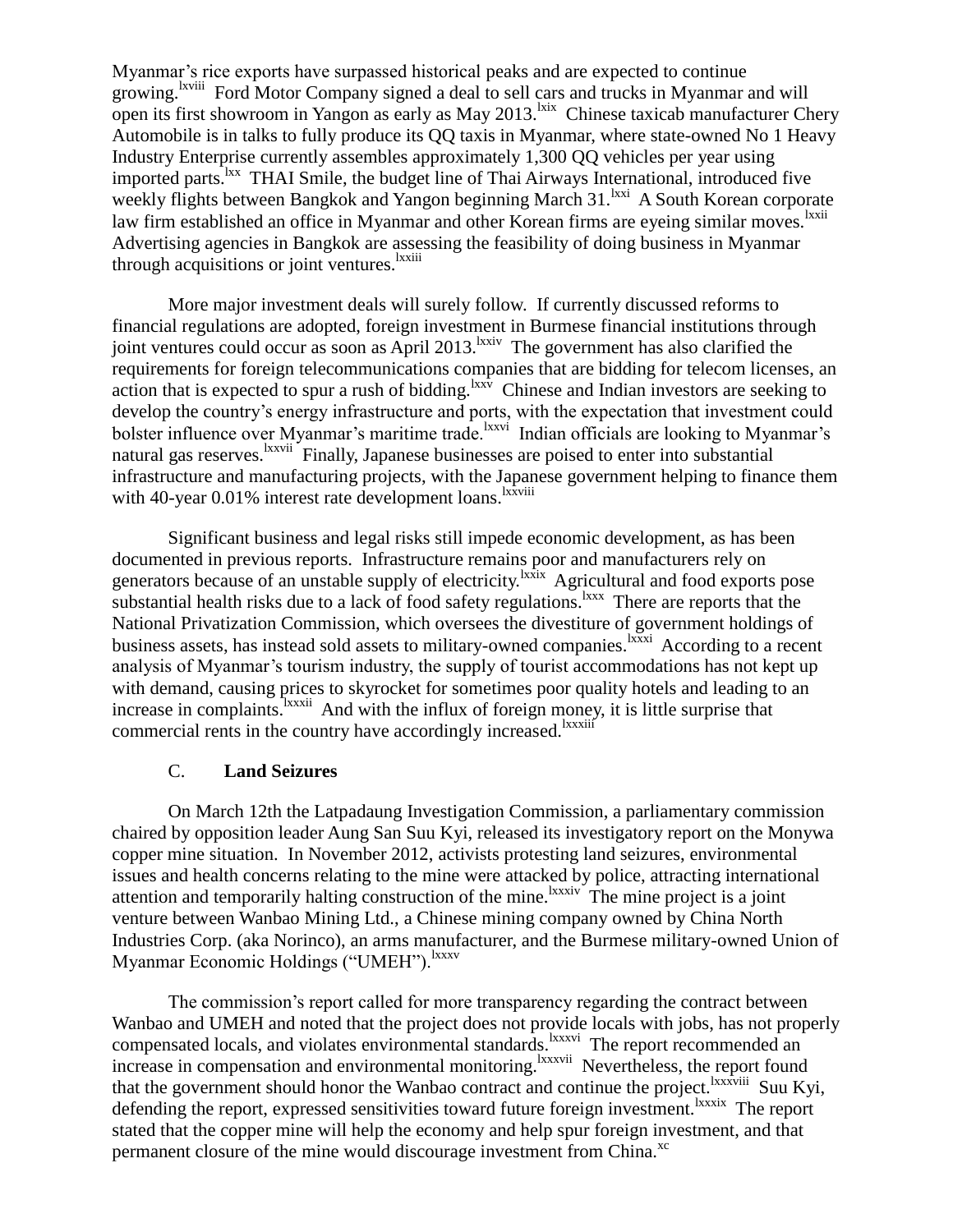Investigating the government's violent crackdown on protestors, the report found that the police used smoke bombs containing phosphorus to fight protestors, faulted the police for not understanding how to deploy smoke bombs properly, and recommended that the police receive training on riot control techniques.<sup>xci</sup> However, the report also stated that phosphorus bombs do not generally create a flame.<sup>xcii</sup> Discouragingly, the report did not recommend that any disciplinary action be taken against the police or those who authorized the use of force.<sup>xciii</sup>

In the aftermath of the report, hundreds of local protesters demonstrated in front of the Wanbao mining office despite warnings from Suu Kyi, who implored mine opponents to not "protest without getting permission from the authorities" and "suggested that the authorities take action if the people protest without getting permission because there must be law enforcement in our country."<sup>xciv</sup> The government ordered protesters to leave the area,<sup>xcv</sup> which they did shortly thereafter.<sup>xcvi</sup> However, protestors reportedly resumed their protests on March 28.<sup>xcvii</sup>

Whether the commission's recommendations for more transparency and fair dealings will be heeded is not clear. In an interview with the Wall Street Journal, the president of Wanbao, Chen Defang, stated that his company will increase compensation for local residents whose land was confiscated; build libraries and other local infrastructure in the community; boost employment by helping small enterprises such as brick factories; set up joint ventures with locals to manufacture mine machinery; and provide education.<sup>xcviii</sup> However, critics such as Ecodev, an NGO studying the environmental effects of industrial development in Myanmar, charge that Wanbao's suggestions are merely "cosmetic."<sup>xcix</sup> Some residents have vowed not to accept additional compensation. $\epsilon$  Asked about the violent techniques the government had used to crack down on protests, Defang disclaimed any responsibility for the rights of local protestors, stating: "I can't tell [the government or UMEH] what they should do and not do."<sup>ci</sup> Defang also revealed Wanbao's alarming apathy as to the background of its joint venture partner UMEH: "Why should we be concerned who owns their shares?" he asked, noting further "[w]e didn't focus on that."<sup>cii</sup>

# **5. Ethnic Violence**

<span id="page-6-0"></span>Developments in Myanmar this month continued to demonstrate that one of the greatest threats to the country's remarkable opening is violence between Myanmar's national and ethnic communities. This includes not only violence meted out by the military against national separatist movements, but also inter-communal violence among religious communities. Tension between Muslim and Buddhist citizens, which had previously been isolated to Rakhine province where it was targeted at Rohingya Muslims, spread this month to central Myanmar.

# A. **Kachin State**

<span id="page-6-1"></span>The situation in Kachin appears to have eased somewhat, and some roads have been reopened after tentative communications between the KIO and government.<sup>ciii</sup> After a first round of negotiation in mid-February, the two sides met in mid-March to negotiate a "firm cease-fire" and have scheduled another meeting for April.<sup>cv</sup> Nevertheless sporadic battles continue between the two sides.<sup>cvi</sup> Recent fighting led to the death of both Kachin and government troops in northern Shan state.<sup>cvii</sup>

The U.N. Report on the situation in Myanmar discussed issues related to ethnic violence at some length.<sup>cviii</sup> The report noted that the U.N. was continuing to receive reports of human rights violations in Kachin and northern Shan states, including attacks against civilian populations, extrajudicial killings, sexual and gender-based violence, arbitrary arrest and detention, and torture. The Special Rapporteur noted reports that law enforcement authorities have used torture to extract criminal confessions.<sup>cix</sup>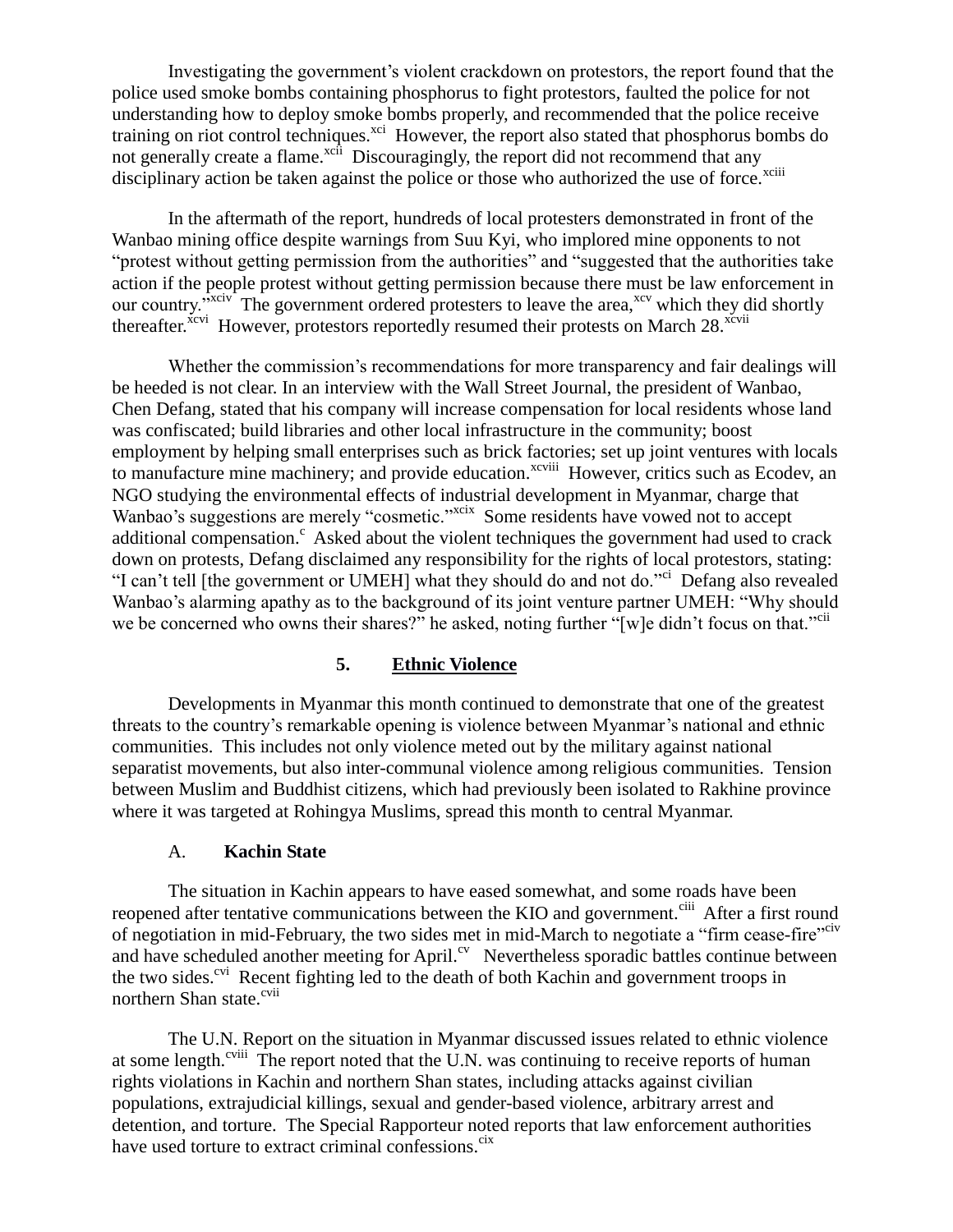The U.N. Report also indicated that 26 people were killed in Kachin between September 2012 and February 2013, and an estimated 2,000 people newly displaced since November  $2012$ <sup>cx</sup> In total, 75,000 people were identified as displaced, of which 40,000 are displaced in KIO-controlled areas.<sup>cxi</sup> Other recent reports suggest 100,000 displaced.<sup>cxii</sup>

The U.N. Report welcomed the Joint Statement from February 6 issued by the KIO and Myanmar's military after negotiations in China offering a framework to de-escalate the conflict.<sup>cxiii</sup> More generally the report emphasized the need for the government to ensure the protection of minority rights, and highlighted "systemic and endemic" discrimination against minorities in various states. $\frac{\text{cxiv}}{\text{cxiv}}$ 

# **Meikhtila Riots and Sectarian Violence between Buddhists and Muslims**

As noted, tensions between Buddhists and Muslims erupted into major riots in central Myanmar, where there was violence in several cities, including reportedly Yangon. The U.N. Report, which was published shortly before the violence, was prescient when it noted that the "profound crisis [in Rakhine State] threatens to spread to other parts of the country . . . ." and to potentially undermine Myanmar's reform process.<sup>cxv</sup>

In Meikhtila, located in the Mandalay region, clashes between Buddhists and Muslims left at least 40 people dead according to one report.<sup>cxvi</sup> Armed Buddhists were said to have torched the city's Muslim quarters after an argument broke out between a Muslim gold-shop owner and his Buddhist customers.<sup>cxvii</sup> At least five mosques were burned to the ground and many homes and shops, the majority Muslim-owned, were also destroyed.<sup>cxviii</sup> The violence began on March 20 and was eventually calmed by the army after President Thein Sein declared a state of emergency.<sup>cxix</sup>

Renewed violence broke out in another Mandalay town, Yamethin, after a brawl broke out at a Muslim-owned tea shop on March  $23.^{\text{cxx}}$  Approximately 12,000 people have been displaced by the violence.  $c$ <sup>xxi</sup> In Yamethin, a mosque and 50 homes were burnt.  $c$ <sup>xxii</sup> Unrest was also reported in other towns to the south of Meikhtila.<sup>cxxiii</sup> There were also reports of fights in certain commercial areas of Yangon, including the Mingalar Market and Yuzana Plaza, and unsubstantiated reports of violence elsewhere in the country's commercial hub.<sup>cxxiv</sup>

The international response to the violence was swift. Vijay Nambiar, the UN secretary general's special adviser for Myanmar, visited Meikhtila and called on the government to punish those responsible for the violence.<sup>cxxv</sup> The U.S. State Department issued a travel warning regarding travel to certain parts of Myanmar.<sup>cxxvi</sup>

There was also a notable domestic response. Myanmar authorities detained several dozen people allegedly involved in the violence.<sup>cxxvii</sup> President Thein Sein vowed to "to take action against those who led the violence and got involved in it and to expose those who flamed the conflict under the pretext of religion."<sup>cxxviii</sup> In a national speech, President Thein Sein declared "we must face and overcome these challenges together," and called on Myanmar's citizens "to rise above the old ways of doing things." $\frac{c}{x}$  A state-run newspaper carried a statement from Buddhist, Muslim, Christian and Hindu leaders expressing sorrow for the loss of life and calling on Buddhist monks to ease tensions.<sup>cxxx</sup> It remains to be seen whether Myanmar's primarily Buddhist government will take action against Buddhist participants in the violence. As noted below, after violence between Muslim Rohingya and Buddhists in Rakhine state, it was primarily Rohingya who were jailed.<sup>cxxxi</sup>

# <span id="page-7-0"></span>B. **Rakhine State**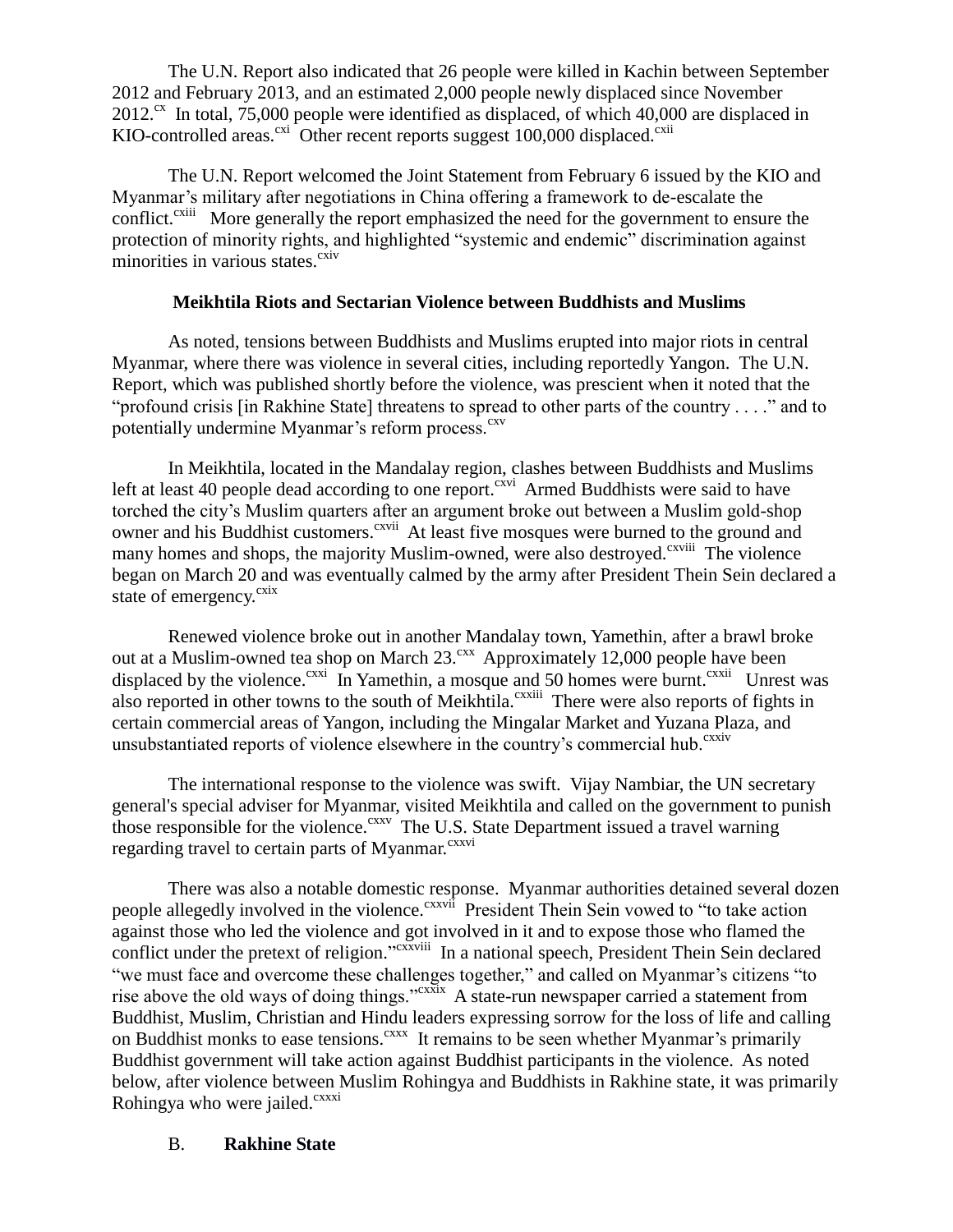An estimated 120,000 Rohingya remain in crowded and inadequate camps according to the United Nations, and are vulnerable in the face of the coming monsoon season, particularly to flooding.<sup>cxxxii</sup> The U.N. Report expressed concern that without reintegration of the Rohingya refugees into communities there could be a "humanitarian disaster."<sup>cxxxiii</sup> The U.N. Report criticized the difficulty that international aid workers have had in reaching the Rohingya camps due to harassment from Rakhine Buddhists as well as the burdens imposed on the Rohingya's ability to support themselves created by government-imposed restrictions on their freedom of movement.<sup>cxxxiv</sup> The U.N. Report targeted the Nasaka, Myanmar's border force, as being implicated in abuses and recommended that the organization's operations in Rakhine be suspended.

More generally the U.N. Report noted that it would be necessary to reduce the level of "fear, distrust, hatred and anger" that exist between Rohingya and Buddhists in Rakhine through government-led efforts to end the "the stigmatisation of the stateless population in Rakhine State" and through "education, responsible local journalism, and mutually respectful dialogue between community leaders . . . . "<sup>cxxxv</sup> It specifically called for an end to the discrimination in citizenship against the Rohingya pursuant to the 1982 Citizenship Act, and for the amendment of the Citizenship Act.<sup>cxxxvi</sup> The U.N. Report also called for international access to prisoners from the period of violence in Rakhine, who are mostly Rohingya men and boys.<sup>cxxxvii</sup>

Not surprisingly, Myanmar's government takes a different view of the situation. Presidential spokesman U Ye Htut disagreed with the assessment of a looming humanitarian crisis and claimed that "most of the people" have enough food and shelter for the rainy season.<sup>cxxxviii</sup> A Parliamentary commission reviewing the violence was slated to release a report on March 31, 2013, but that report has now been delayed until April 21.<sup>cxxxix</sup> The stated bases for the delay is the inclusion of recommendations that go beyond Rakhine State and which require discussion with the Cabinet before public dissemination, as well as the New Year water festival.<sup>cxl</sup> The U.N. Report, it should be noted, also acknowledged "the Government's efforts and collaboration with the United Nations and humanitarian organizations to improve the conditions in these camps since  $\dots$  August [2012]."<sup>cxli</sup>

The Rohingya refugee crisis continued this month. Thai authorities plan to send a vessel of Rohingya migrants back to sea after they were found on an island near Phuket.<sup>cxlii</sup> The U.N. Report noted that 20,000 Rohingya were expected to flee by sea between October 2012 and April 2013 and that the U.N. Special Rapporteur received reports of the death of hundreds of Rohingya at sea. It called for states to "not push Rohingyas back out to sea or across land borders or arrest them."<sup>cxliii</sup>

In one last interesting development related to the Rohingya, the Internet hacker group Anonymous performed an operation in support of the Rohingya which constituted unleashing a large number of Twitter messages.<sup>cxliv</sup>

 $\overline{a}$ i

ii

Bangkok Post, March 5, 2013[: http://www.bangkokpost.com/breakingnews/338966/myanmar-leader-offered](http://www.bangkokpost.com/breakingnews/338966/myanmar-leader-offered-fresh-eu-help-on-historic-trip)[fresh-eu-help-on-historic-trip.](http://www.bangkokpost.com/breakingnews/338966/myanmar-leader-offered-fresh-eu-help-on-historic-trip)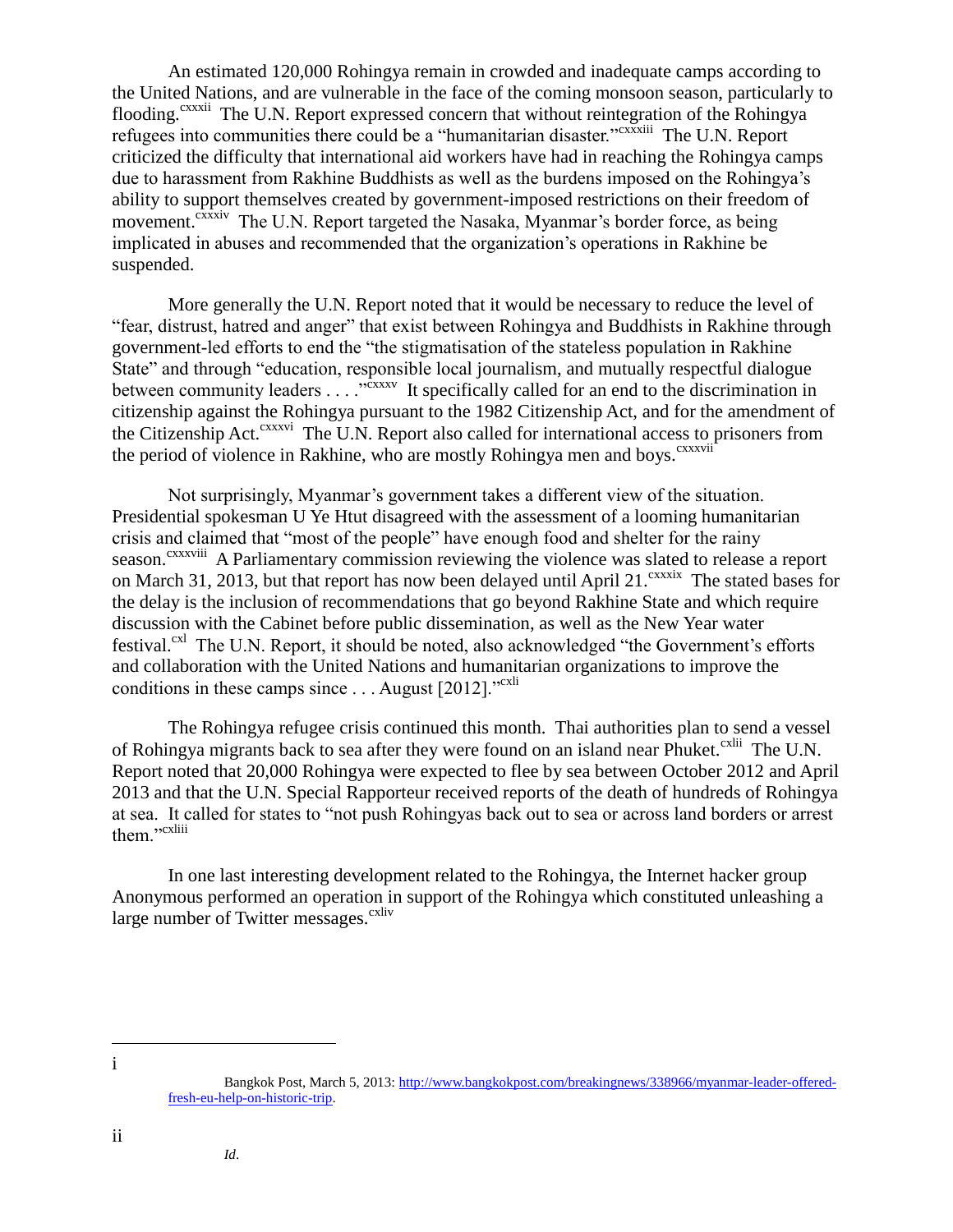| iii   | Mizzima, March 6, 2013: http://www.mizzima.com/news/world/9006-more-reform-needed-in-myanmar-<br>says-eu.html.                                               |
|-------|--------------------------------------------------------------------------------------------------------------------------------------------------------------|
| iv    | Mizzima, March 28, 2013: http://www.mizzima.com/business/economy/9140-advocacy-groups-urge-eu-to-<br>maintain-sanctions.html.                                |
| V     | Id.                                                                                                                                                          |
| vi    | Eleven Myanmar, March 19, 2013: http://www.elevenmyanmar.com/politics/2844-australia-lifts-more-<br>sanctions-on-myanmar.                                    |
| vii   | Id.                                                                                                                                                          |
| viii  | Id.                                                                                                                                                          |
| ix    | Wall Street Journal, March 18, 2013:<br>http://online.wsj.com/article/SB10001424127887323415304578367583171957790.html.                                      |
| X     | Id.                                                                                                                                                          |
| хi    | Id.                                                                                                                                                          |
| xii   | The Irrawaddy, March 1, 2013: http://www.irrawaddy.org/archives/28193.                                                                                       |
| xiii  | Mizzima, March 1, 2013: http://www.mizzima.com/news/inside-burma/8983-world-economic-forum-comes-<br>to-myanmar-in-june.html.                                |
| xiv   | The Myanmar Times, March 4, 2013: http://www.mmtimes.com/index.php/national-news/nay-pyi-taw/4257-<br>organisers-talk-up-economic-forum-in-nay-pyi-taw.html. |
| XV    | The Irrawaddy, March 21, 2013: http://www.irrawaddy.org/archives/30004.                                                                                      |
| xvi   | Id.                                                                                                                                                          |
| xvii  | Id.                                                                                                                                                          |
| xviii | Id.                                                                                                                                                          |
| xix   |                                                                                                                                                              |

 $\overline{a}$ 

The Irish Times, March 10, 2013[: http://www.irishtimes.com/news/world/suu-kyi-re-elected-as-burma-s](http://www.irishtimes.com/news/world/suu-kyi-re-elected-as-burma-s-opposition-leader-1.1320926)[opposition-leader-1.1320926.](http://www.irishtimes.com/news/world/suu-kyi-re-elected-as-burma-s-opposition-leader-1.1320926)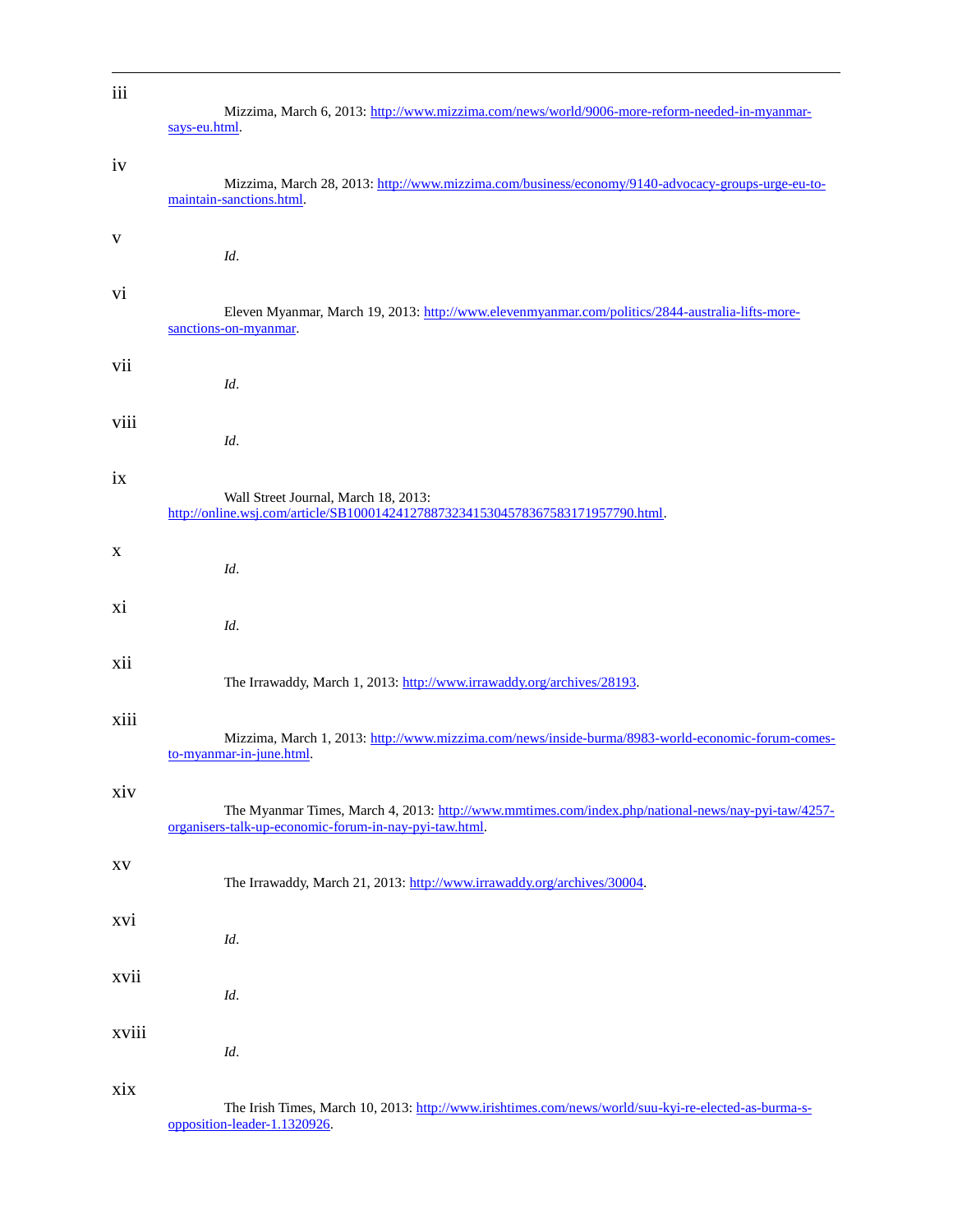| XX          | Id.                                                                                                                                                 |
|-------------|-----------------------------------------------------------------------------------------------------------------------------------------------------|
| xxi         | Id.                                                                                                                                                 |
| xxii        | WAN IFRA, March 26, 2013: http://www.editorsweblog.org/2013/03/26/burma-welcomes-a-free-press.                                                      |
| xxiii       | WAN IFRA, March 26, 2013: http://www.editorsweblog.org/2013/03/26/burma-welcomes-a-free-press.                                                      |
| xxiv        | New York Magazine, March 31, 2013: http://nymag.com/daily/intelligencer/2013/03/myanmar-getting-first-<br>news-bureau-in-decades.html.              |
| <b>XXV</b>  | Time, March 18, 2013: http://world.time.com/2013/03/18/burma-holds-off-on-press-law-following-criticism/.                                           |
| xxvi        | Id.                                                                                                                                                 |
| xxvii       | Id.                                                                                                                                                 |
| xxviii      | The Irrawaddy, March 22, 2013: http://www.irrawaddy.org/archives/30190.                                                                             |
| xxix        | Id.                                                                                                                                                 |
| XXX         | Id.                                                                                                                                                 |
| xxxi        | The Nation, March 5, 2013: http://www.nationmultimedia.com/opinion/Myanmar-negotiates-bumps-on-the-<br>road-to-democracy-30201221.html.             |
| xxxii       | Eurasia Review, March 11, 2013: http://www.eurasiareview.com/11032013-challenges-ahead-of-burmas-<br>first-census-in-30-years-analysis/.            |
| xxxiii      | Id.                                                                                                                                                 |
| xxxiv       | Id.                                                                                                                                                 |
| <b>XXXV</b> | Id.                                                                                                                                                 |
| xxxvi       | Eleven Myanmar, March 6, 2013: http://www.elevenmyanmar.com/politics/2695-former-political-prisoners-<br>push-to-get-others-out-of-myanmar-s-jails. |

*Id.*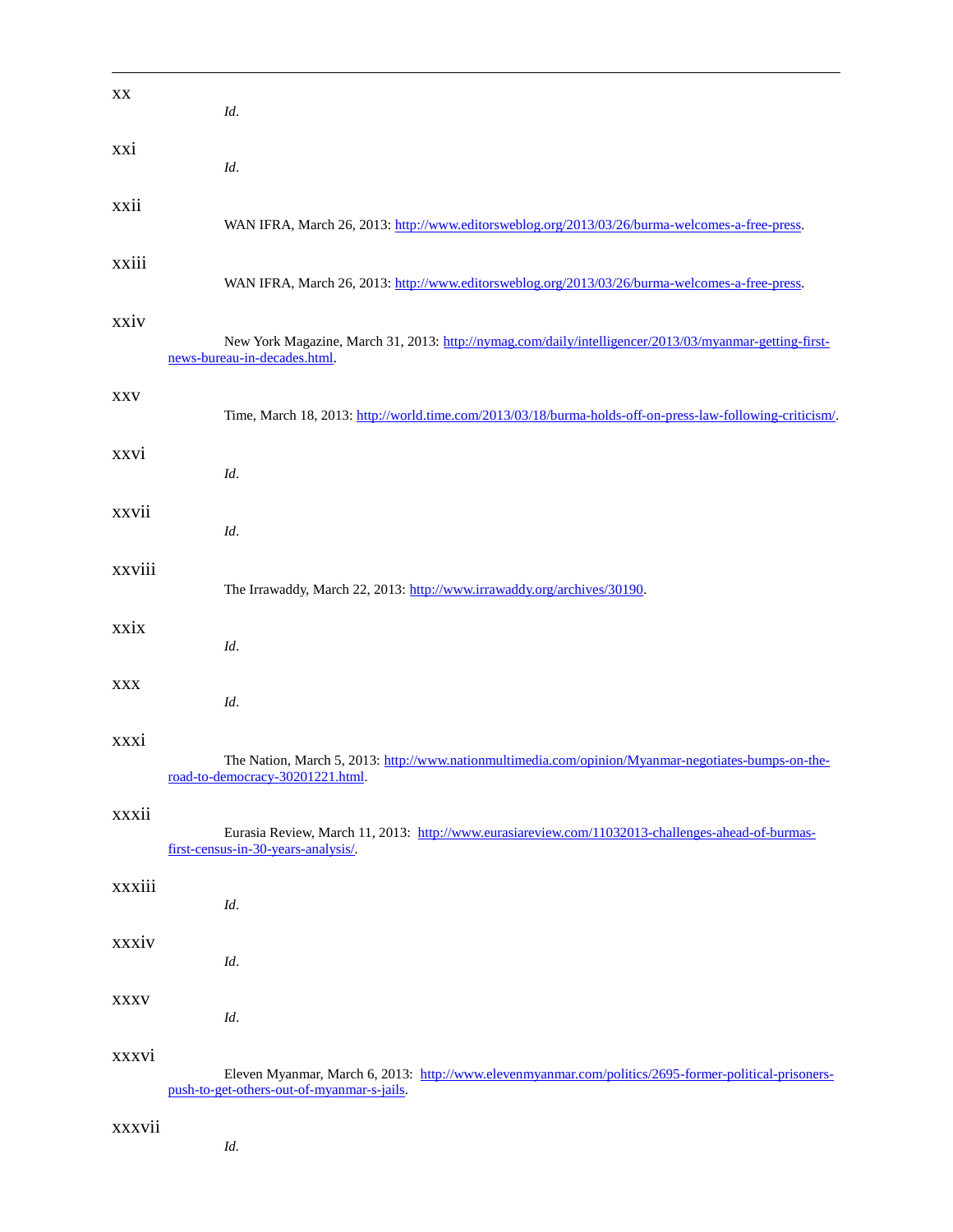| xxxviii      | Id.                                                                                                                                                                                                                                                                          |
|--------------|------------------------------------------------------------------------------------------------------------------------------------------------------------------------------------------------------------------------------------------------------------------------------|
| xxxix        | The National, March 17, 2013: http://www.thenational.ae/news/world/a-taxi-ride-sheds-light-on-myanmar-s-<br>pained-past; Eleven Myanmar, March 6, 2013: http://www.elevenmyanmar.com/politics/2695-former-political-<br>prisoners-push-to-get-others-out-of-myanmar-s-jails. |
| xl           | Id.                                                                                                                                                                                                                                                                          |
| xli          | Myanmar Times, March 18, 2013: http://www.mmtimes.com/index.php/national-news/5167-ex-political-<br>prisoners-fight-to-free-colleagues.html.                                                                                                                                 |
| xlii         | Id.                                                                                                                                                                                                                                                                          |
| xliii        | Id.                                                                                                                                                                                                                                                                          |
| xliv         | Id.                                                                                                                                                                                                                                                                          |
| xly          | Id.                                                                                                                                                                                                                                                                          |
| xlvi         | Id.                                                                                                                                                                                                                                                                          |
| xlvii        | The National, March 17, 2013: http://www.thenational.ae/news/world/a-taxi-ride-sheds-light-on-myanmar-s-<br>pained-past.                                                                                                                                                     |
| xlviii       | Myanmar Times, March 18, 2013: http://www.mmtimes.com/index.php/national-news/5167-ex-political-<br>prisoners-fight-to-free-colleagues.html.                                                                                                                                 |
| xlix         | Eleven Myanmar, March 6, 2013: http://www.elevenmyanmar.com/politics/2695-former-political-prisoners-<br>push-to-get-others-out-of-myanmar-s-jails.                                                                                                                          |
| $\mathbf{1}$ | Id.                                                                                                                                                                                                                                                                          |
| $\rm{li}$    | Id.                                                                                                                                                                                                                                                                          |
| lii          | Id.                                                                                                                                                                                                                                                                          |
| liii         | Id.                                                                                                                                                                                                                                                                          |
| liv          | The National, March 17, 2013: http://www.thenational.ae/news/world/a-taxi-ride-sheds-light-on-myanmar-s-                                                                                                                                                                     |

[pained-past.](http://www.thenational.ae/news/world/a-taxi-ride-sheds-light-on-myanmar-s-pained-past)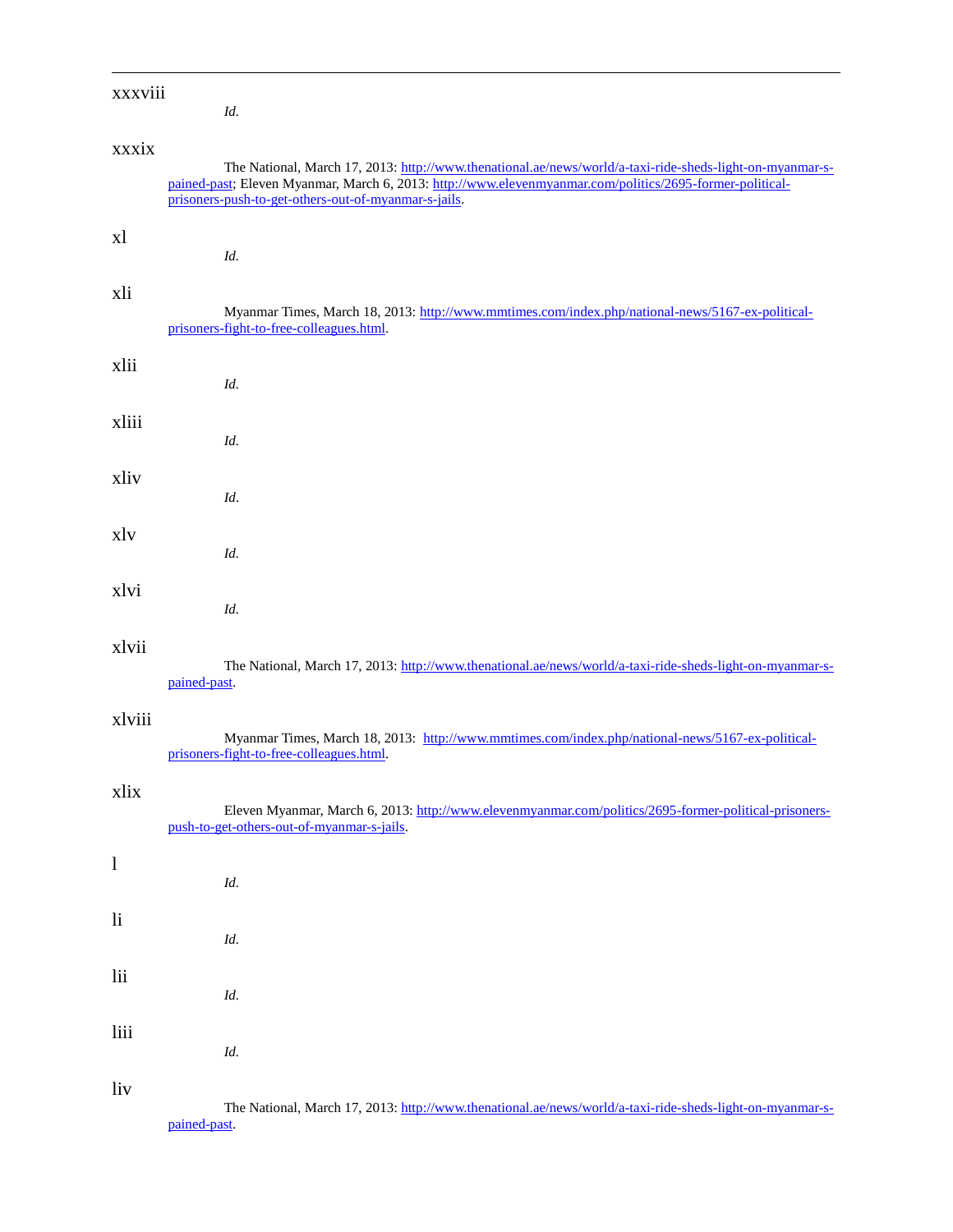| lv     | Id.                                                                                                                                                                 |
|--------|---------------------------------------------------------------------------------------------------------------------------------------------------------------------|
| lvi    | Id.                                                                                                                                                                 |
| lvii   | Id.                                                                                                                                                                 |
| lviii  | United Nations, March 6, 2013:<br>http://www.ohchr.org/Documents/HRBodies/HRCouncil/RegularSession/Session22/A.HRC.22.58_AUV.pdf.                                   |
| lix    | Id.                                                                                                                                                                 |
| lx     | Id.                                                                                                                                                                 |
| lxi    | Oxford Business Group, March 20, 2013:<br>http://www.oxfordbusinessgroup.com/economic_updates/myanmar-banks-open.                                                   |
| lxii   | The Economic Times, March 20, 2013: http://articles.economictimes.indiatimes.com/2013-03-<br>20/news/37872390 1 kyat-sean-turnell-australia-s-macquarie-university. |
| lxiii  | Id.                                                                                                                                                                 |
| lxiv   | Agence France Presse, March 20, 2013: http://www.globalpost.com/dispatch/news/afp/130320/myanmar-<br>abolishes-dollar-surrogate.                                    |
| lxv    | The Irrawaddy, March 28, 2013: http://www.irrawaddy.org/archives/30763.                                                                                             |
| lxvi   | The Jakarta Globe, March 25, 2013: http://www.thejakartaglobe.com/business/coal-miner-bukit-asam-<br>invests-80m-in-myanmar/581823.                                 |
| lxvii  | The Financial Times, March 26, 2013: http://www.ft.com/intl/cms/s/0/a75d5950-92e9-11e2-b3be-<br>00144feabdc0.html#axzz2OoEf2CDp.                                    |
| lxviii | Oxford Business Group, March 28, 2013:<br>http://www.oxfordbusinessgroup.com/economic_updates/myanmar-rice-way-back-top.                                            |
| lxix   | Associated Press, March 1, 2013: http://www.theaustralian.com.au/news/breaking-news/ford-to-sell-cars-and-<br>trucks-in-myanmar/story-fn3dxix6-1226588422705.       |
| lxx    | South China Morning Post, March 12, 2013:<br>http://www.scmp.com/business/companies/article/1188700/myanmar-market-seen-offering-bright-prospects.                  |
| lxxi   | The Irrawaddy, March 30, 2013: http://www.irrawaddy.org/archives/30928.                                                                                             |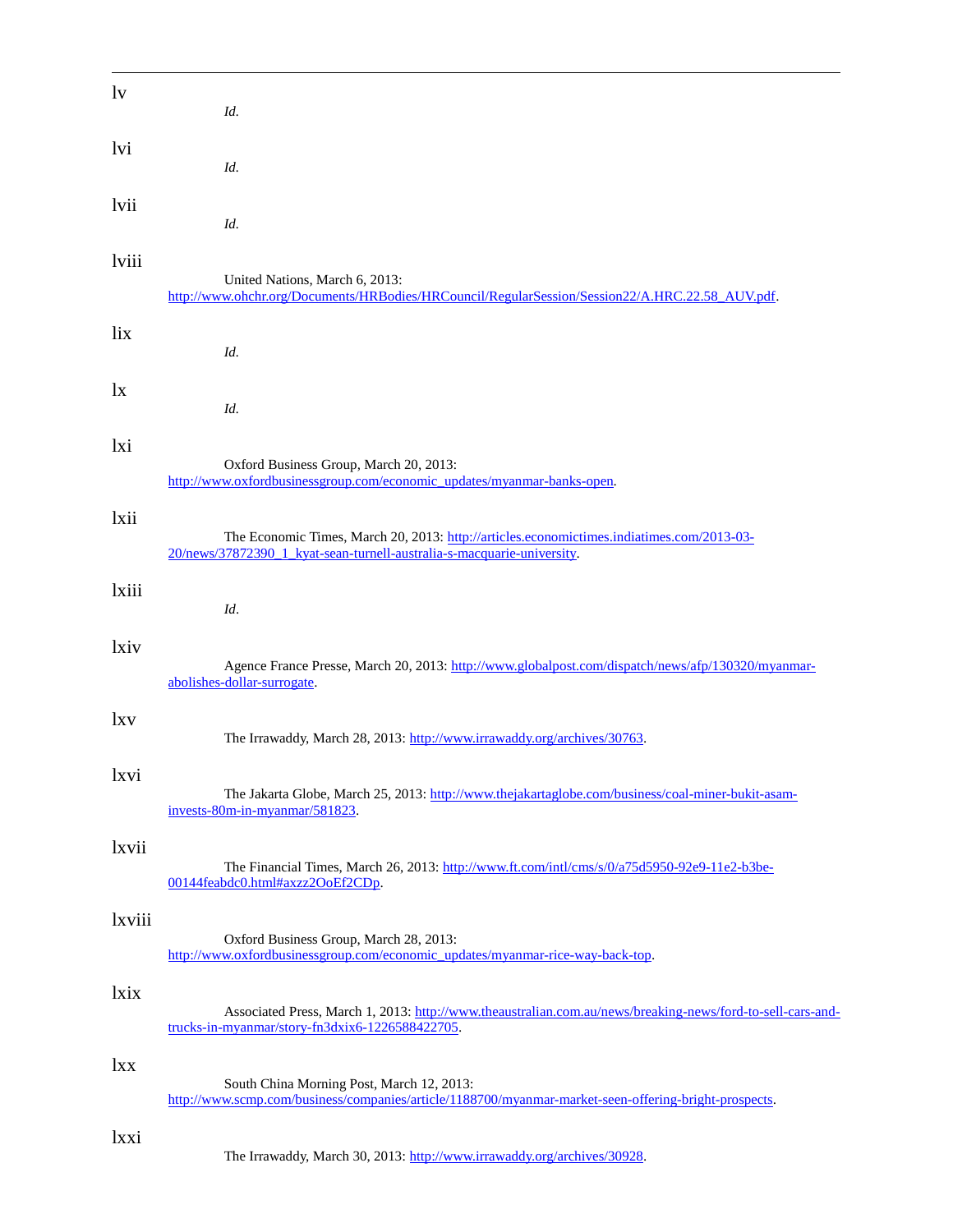### lxxii

 $\overline{a}$ 

The Financial Times, March 28, 2013[: http://www.ft.com/intl/cms/s/2/57275894-97be-11e2-b7ef-](http://www.ft.com/intl/cms/s/2/57275894-97be-11e2-b7ef-00144feabdc0.html#axzz2OsJxzLmF)[00144feabdc0.html#axzz2OsJxzLmF.](http://www.ft.com/intl/cms/s/2/57275894-97be-11e2-b7ef-00144feabdc0.html#axzz2OsJxzLmF)

# lxxiii

The Nation, March 11, 2013: [http://www.nationmultimedia.com/business/Thai-based-ad-media-firms-flock](http://www.nationmultimedia.com/business/Thai-based-ad-media-firms-flock-to-Myanmar-30201639.html)[to-Myanmar-30201639.html.](http://www.nationmultimedia.com/business/Thai-based-ad-media-firms-flock-to-Myanmar-30201639.html)

### lxxiv

Oxford Business Group, March 20, 2013: [http://www.oxfordbusinessgroup.com/economic\\_updates/myanmar-banks-open.](http://www.oxfordbusinessgroup.com/economic_updates/myanmar-banks-open)

# lxxv

The Myanmar Times, March 25, 2013: [http://www.mmtimes.com/index.php/national-news/5705-govt](http://www.mmtimes.com/index.php/national-news/5705-govt-releases-national-telco-license-documents.html)[releases-national-telco-license-documents.html.](http://www.mmtimes.com/index.php/national-news/5705-govt-releases-national-telco-license-documents.html)

#### lxxvi

Asia Times, March 28, 2013[: http://www.atimes.com/atimes/Southeast\\_Asia/SEA-01-280313.html.](http://www.atimes.com/atimes/Southeast_Asia/SEA-01-280313.html)

# lxxvii

The Economic Times, March 21, 2013[: http://articles.economictimes.indiatimes.com/2013-03-](http://articles.economictimes.indiatimes.com/2013-03-21/news/37903323_1_gas-reserves-gas-pipeline-gas-for-power-generation) [21/news/37903323\\_1\\_gas-reserves-gas-pipeline-gas-for-power-generation;](http://articles.economictimes.indiatimes.com/2013-03-21/news/37903323_1_gas-reserves-gas-pipeline-gas-for-power-generation) Eleven Myanmar, March 23, 2013: [http://www.elevenmyanmar.com/business/2882-india-company-to-make-sia-survey-in-hintada-district.](http://www.elevenmyanmar.com/business/2882-india-company-to-make-sia-survey-in-hintada-district)

### lxxviii

NZWeek, March 6, 2013[: http://www.nzweek.com/business/japan-steps-up-economic-activities-in-myanmar-](http://www.nzweek.com/business/japan-steps-up-economic-activities-in-myanmar-52812/)[52812/.](http://www.nzweek.com/business/japan-steps-up-economic-activities-in-myanmar-52812/)

# lxxix

South China Morning Post, March 11, 2013: http://www.scmp.com/business/economy/article/1187813/myanmars-high-land-costs-deter-hong-kong-investors; Eleven Myanmar, March 29, 2013[: http://www.elevenmyanmar.com/business/2975-foreign-investors-waiting-for](http://www.elevenmyanmar.com/business/2975-foreign-investors-waiting-for-myanmar-s-infrastructure-to-develop-japanese-official-says)[myanmar-s-infrastructure-to-develop-japanese-official-says.](http://www.elevenmyanmar.com/business/2975-foreign-investors-waiting-for-myanmar-s-infrastructure-to-develop-japanese-official-says)

# lxxx

The Myanmar Times, March 25, 2013: [http://www.mmtimes.com/index.php/business/5713-food-regs-can](http://www.mmtimes.com/index.php/business/5713-food-regs-can-boost-economy-govertment.html)[boost-economy-govertment.html.](http://www.mmtimes.com/index.php/business/5713-food-regs-can-boost-economy-govertment.html)

#### lxxxi

Eleven Myanmar, March 4, 2013: [http://www.elevenmyanmar.com/business/2670-military-firm-snaps-up](http://www.elevenmyanmar.com/business/2670-military-firm-snaps-up-yangon-port-terminal-for-42-million)[yangon-port-terminal-for-42-million.](http://www.elevenmyanmar.com/business/2670-military-firm-snaps-up-yangon-port-terminal-for-42-million)

### lxxxii

The Irrawaddy, March 30, 2013: [http://www.irrawaddy.org/archives/30928.](http://www.irrawaddy.org/archives/30928)

#### lxxxiii

South China Morning Post, March 11, 2013: [http://www.scmp.com/business/economy/article/1187813/myanmars-high-land-costs-deter-hong-kong-investors.](http://www.scmp.com/business/economy/article/1187813/myanmars-high-land-costs-deter-hong-kong-investors)

#### lxxxiv

The Wall Street Journal, March 25, 2013: [http://online.wsj.com/article/SB10001424127887323466204578380213010293032.html.](http://online.wsj.com/article/SB10001424127887323466204578380213010293032.html)

#### lxxxv

The Irrawaddy, March 13, 2013: [http://www.irrawaddy.org/archives/29255.](http://www.irrawaddy.org/archives/29255)

# lxxxvi

The Wall Street Journal, March 13, 2013: [http://blogs.wsj.com/searealtime/2013/03/13/myanmar-opposition](http://blogs.wsj.com/searealtime/2013/03/13/myanmar-opposition-leader-visits-controversial-mine/)[leader-visits-controversial-mine/;](http://blogs.wsj.com/searealtime/2013/03/13/myanmar-opposition-leader-visits-controversial-mine/) Global Times, March 12, 2013[: http://www.globaltimes.cn/content/767750.shtml;](http://www.globaltimes.cn/content/767750.shtml)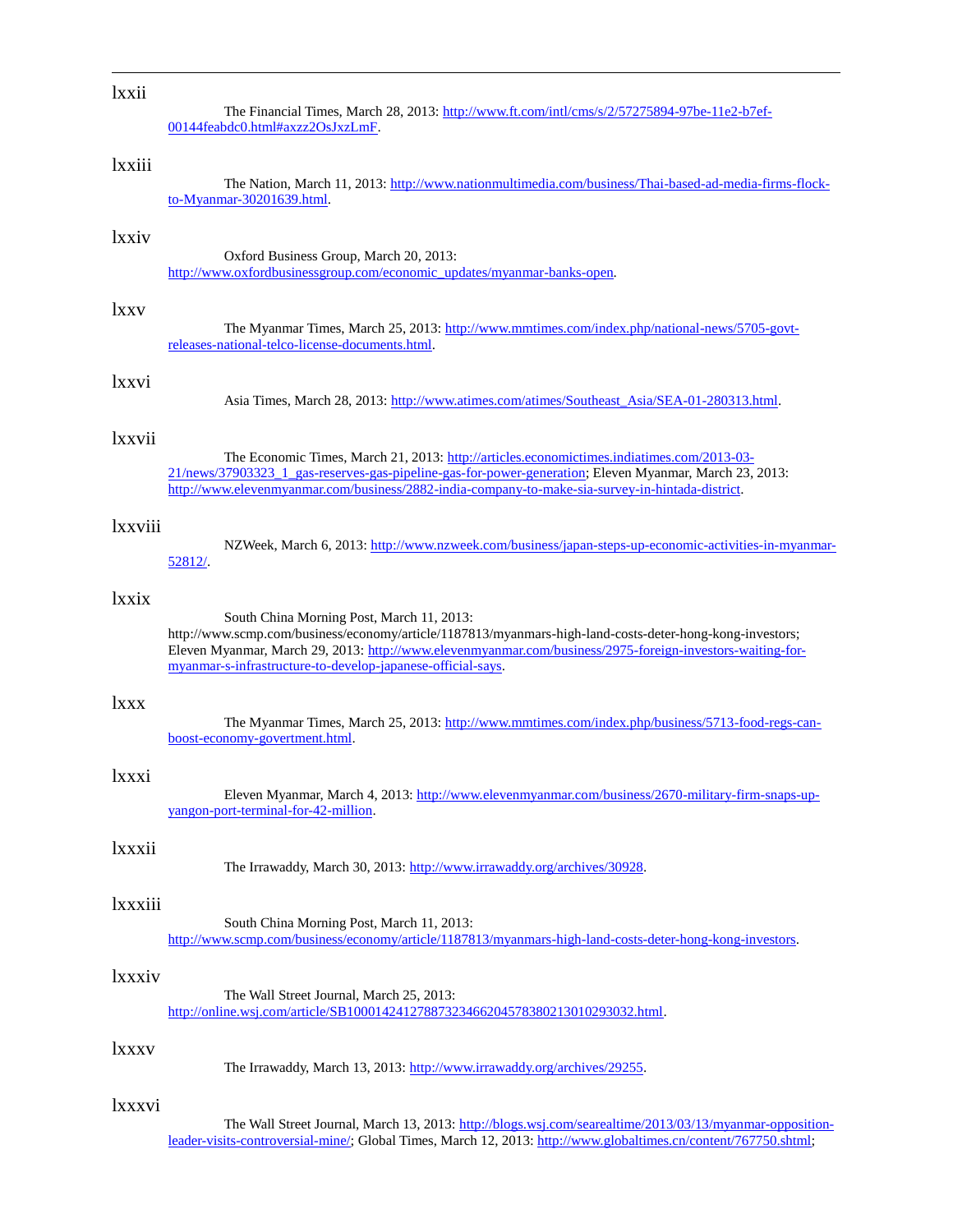The Myanmar Times, March 18, 2013: [http://www.mmtimes.com/index.php/national-news/5175-fury-at-copper-mine](http://www.mmtimes.com/index.php/national-news/5175-fury-at-copper-mine-report.html)[report.html.](http://www.mmtimes.com/index.php/national-news/5175-fury-at-copper-mine-report.html)

### lxxxvii

 $\overline{a}$ 

The Irrawaddy, March 13, 2013: [http://www.irrawaddy.org/archives/29255;](http://www.irrawaddy.org/archives/29255) Democratic Voice of Burma, March 12, 2013: [http://www.dvb.no/news/locals-decry-latpadaung-commission%E2%80%99s-report/26926.](http://www.dvb.no/news/locals-decry-latpadaung-commission’s-report/26926)

### lxxxviii

The Myanmar Times, March 18, 2013: [http://www.mmtimes.com/index.php/national-news/5175-fury-at](http://www.mmtimes.com/index.php/national-news/5175-fury-at-copper-mine-report.html)[copper-mine-report.html.](http://www.mmtimes.com/index.php/national-news/5175-fury-at-copper-mine-report.html)

### lxxxix

Democratic Voice of Burma, March 13, 2013[: http://www.dvb.no/news/suu-kyi-stands-by](http://www.dvb.no/news/suu-kyi-stands-by-commission’s-report-during-monywa-visit/26947)[commission%E2%80%99s-report-during-monywa-visit/26947.](http://www.dvb.no/news/suu-kyi-stands-by-commission’s-report-during-monywa-visit/26947)

#### xc

Radio Free Asia, March 12, 2013[: http://www.rfa.org/english/news/burma/commission-](http://www.rfa.org/english/news/burma/commission-03122013184612.html)[03122013184612.html.](http://www.rfa.org/english/news/burma/commission-03122013184612.html)

#### xci

xcii

### xciii

Associated Press, March 12, 2013: [http://www.google.com/hostednews/ap/article/ALeqM5hr](http://www.google.com/hostednews/ap/article/ALeqM5hr-jxZOx8XdnZFD8kRQP0Vu3ED5g?docId=eb1d9c3621724d67b812a6d17c6fc137)[jxZOx8XdnZFD8kRQP0Vu3ED5g?docId=eb1d9c3621724d67b812a6d17c6fc137.](http://www.google.com/hostednews/ap/article/ALeqM5hr-jxZOx8XdnZFD8kRQP0Vu3ED5g?docId=eb1d9c3621724d67b812a6d17c6fc137)

### xciv

Democratic Voice of Burma, March 15, 2013[: http://www.dvb.no/news/authorities-order-protestors-at](http://www.dvb.no/news/authorities-order-protestors-at-controversial-mine-to-leave/27025)[controversial-mine-to-leave/27025.](http://www.dvb.no/news/authorities-order-protestors-at-controversial-mine-to-leave/27025)

#### xcv

xcvi

#### xcvii

The Irrawaddy, March 28, 2013: [http://www.irrawaddy.org/archives/30788.](http://www.irrawaddy.org/archives/30788)

### xcviii

#### The Wall Street Journal, March 25, 2013: [http://online.wsj.com/article/SB10001424127887323466204578380213010293032.html.](http://online.wsj.com/article/SB10001424127887323466204578380213010293032.html)

### xcix

*Id*.

*Id*.

*Id*.

*Id*.

*Id*.

#### c

The Myanmar Times, April 1, 2013[: http://www.mmtimes.com/index.php/national-news/6193-letpadaung](http://www.mmtimes.com/index.php/national-news/6193-letpadaung-villagers-refuse-to-accept-new-compensation.html)[villagers-refuse-to-accept-new-compensation.html.](http://www.mmtimes.com/index.php/national-news/6193-letpadaung-villagers-refuse-to-accept-new-compensation.html)

#### ci

The Wall Street Journal, March 25, 2013: [http://online.wsj.com/article/SB10001424127887323466204578380213010293032.html.](http://online.wsj.com/article/SB10001424127887323466204578380213010293032.html)

#### cii

*Id.*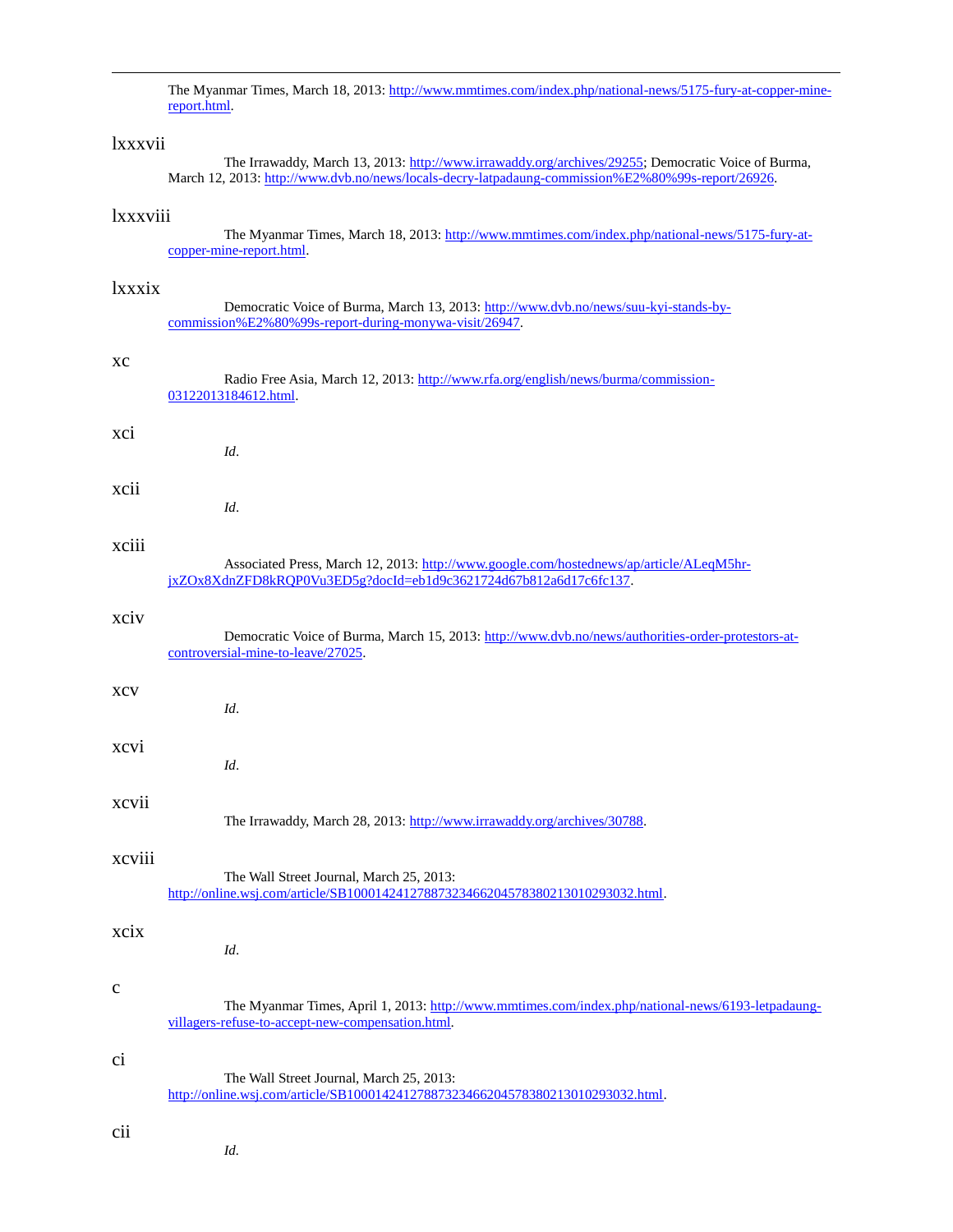| ciii      | Irrawaddy News Magazine, April 1, 2013: http://www.irrawaddy.org/archives/30976.                                                                       |
|-----------|--------------------------------------------------------------------------------------------------------------------------------------------------------|
| civ       | Radio Free Asia, March 13, 2013: http://www.rfa.org/english/news/burma/kachin-03122013153859.html.                                                     |
| $\rm{cv}$ | Eleven News Myanmar, April 1, 2013: http://www.elevenmyanmar.com/national/3009-army-clashes-with-<br>kachin-troops-in-northern-shan-state-reports-say. |
| cvi       | Irrawaddy News Magazine, April 1, 2013: http://www.irrawaddy.org/archives/30976.                                                                       |
| cvii      | Eleven News Myanmar, April 1, 2013: http://www.elevenmyanmar.com/national/3009-army-clashes-with-<br>kachin-troops-in-northern-shan-state-reports-say. |
| cviii     | United Nations, March 6, 2013:<br>http://www.ohchr.org/Documents/HRBodies/HRCouncil/RegularSession/Session22/A.HRC.22.58_AUV.pdf                       |
| cix       | Id.                                                                                                                                                    |
| cx        | Id.                                                                                                                                                    |
| cxi       | Id.                                                                                                                                                    |
| cxii      | Irrawaddy News Magazine, April 1, 2013: http://www.irrawaddy.org/archives/30976.                                                                       |
| cxiii     | United Nations, March 6, 2013:<br>http://www.ohchr.org/Documents/HRBodies/HRCouncil/RegularSession/Session22/A.HRC.22.58_AUV.pdf                       |
| cxiv      | Id.                                                                                                                                                    |
| cxy       | Id.                                                                                                                                                    |
| cxvi      | CNN, March 26, 2013: http://www.cnn.com/2013/03/26/world/asia/myanmar-unrest/.                                                                         |
| cxvii     | The Guardian, March 25, 2013: http://www.guardian.co.uk/world/2013/mar/25/muslim-buddhist-violence-<br>spreads-burma.                                  |
| cxviii    | Id.                                                                                                                                                    |
| схіх      | Irrawaddy News Magazine, April 1, 2013: http://www.irrawaddy.org/archives/30976.                                                                       |
| cxx       | The Irrawaddy News Magazine, March 24, 2013: http://www.irrawaddy.org/archives/30326                                                                   |

 $\overline{a}$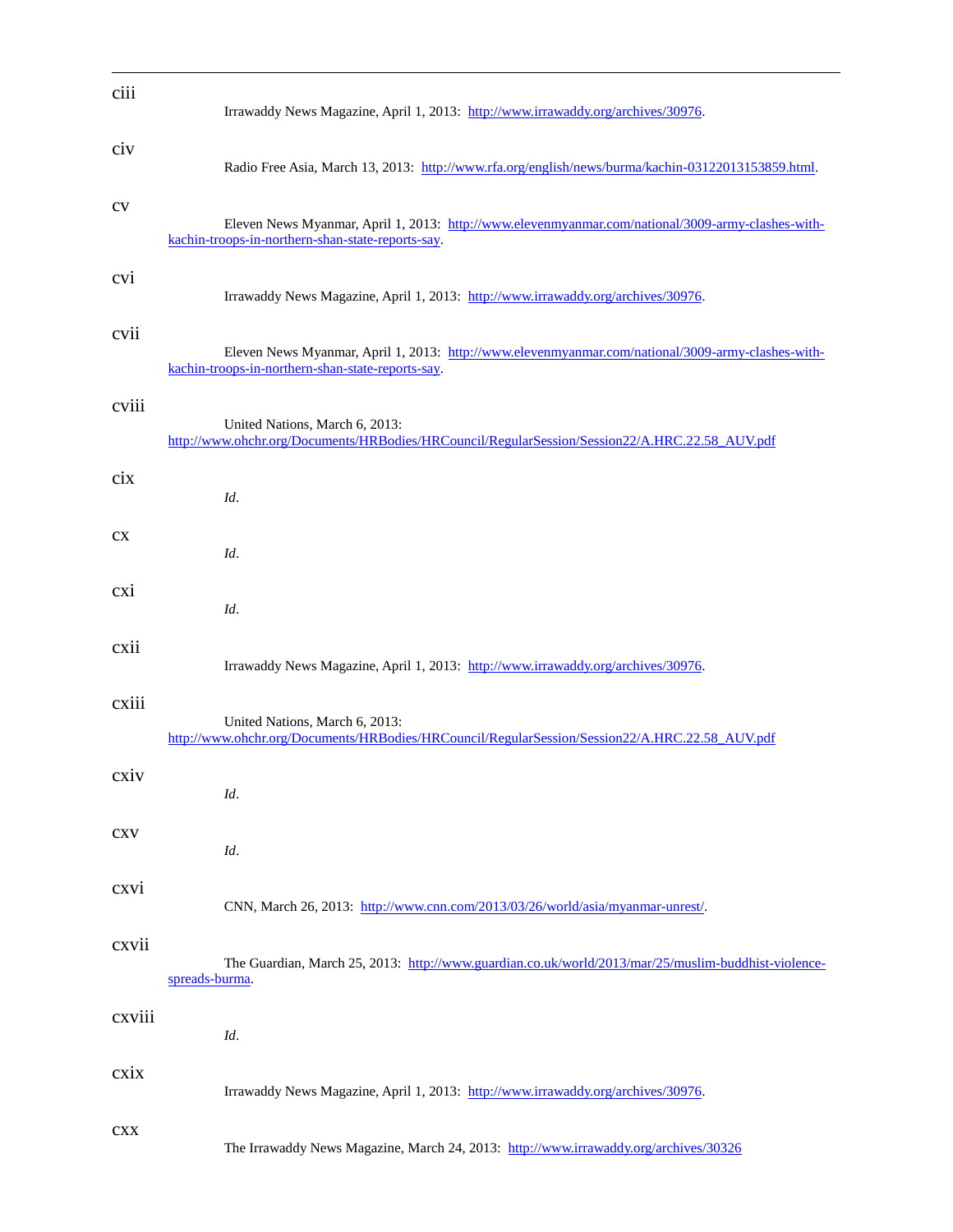| cxxi        | CNN, March 26, 2013: http://www.cnn.com/2013/03/26/world/asia/myanmar-unrest/.                                                                                                                                                                                                               |
|-------------|----------------------------------------------------------------------------------------------------------------------------------------------------------------------------------------------------------------------------------------------------------------------------------------------|
| cxxii       | The Guardian, March 25, 2013: http://www.guardian.co.uk/world/2013/mar/25/muslim-buddhist-violence-<br>spreads-burma.                                                                                                                                                                        |
| cxxiii      | Id.                                                                                                                                                                                                                                                                                          |
| cxxiv       | CNN, March 26, 2013: http://www.cnn.com/2013/03/26/world/asia/myanmar-unrest/.                                                                                                                                                                                                               |
| <b>CXXV</b> | The Guardian, March 25, 2013: http://www.guardian.co.uk/world/2013/mar/25/muslim-buddhist-violence-<br>spreads-burma.                                                                                                                                                                        |
| cxxvi       | CNN, March 26, 2013: http://www.cnn.com/2013/03/26/world/asia/myanmar-unrest/.                                                                                                                                                                                                               |
| cxxvii      | The Guardian, March 25, 2013: http://www.guardian.co.uk/world/2013/mar/25/muslim-buddhist-violence-<br>spreads-burma.                                                                                                                                                                        |
| cxxviii     | CNN, March 26, 2013: http://www.cnn.com/2013/03/26/world/asia/myanmar-unrest/.                                                                                                                                                                                                               |
| cxxix       | Irrawaddy News Magazine, April 1, 2013: http://www.irrawaddy.org/archives/30976.                                                                                                                                                                                                             |
| <b>CXXX</b> | Id.                                                                                                                                                                                                                                                                                          |
| cxxxi       | United Nations, March 6, 2013:<br>http://www.ohchr.org/Documents/HRBodies/HRCouncil/RegularSession/Session22/A.HRC.22.58_AUV.pdf; Radio<br>Australia, March 20, 2013: http://www.radioaustralia.net.au/international/2013-03-20/myanmar-dismisses-un-call-to-<br>relocate-rohingyas/1104074. |
| cxxxii      | Radio Australia, March 20, 2013: http://www.radioaustralia.net.au/international/2013-03-20/myanmar-<br>dismisses-un-call-to-relocate-rohingyas/1104074.                                                                                                                                      |
| cxxxiii     | United Nations, March 6, 2013:<br>http://www.ohchr.org/Documents/HRBodies/HRCouncil/RegularSession/Session22/A.HRC.22.58_AUV.pdf;                                                                                                                                                            |
| cxxxiv      | Id.                                                                                                                                                                                                                                                                                          |
| CXXXV       | Id.                                                                                                                                                                                                                                                                                          |
| cxxxvi      | Id.                                                                                                                                                                                                                                                                                          |
| cxxxvii     | Id.                                                                                                                                                                                                                                                                                          |